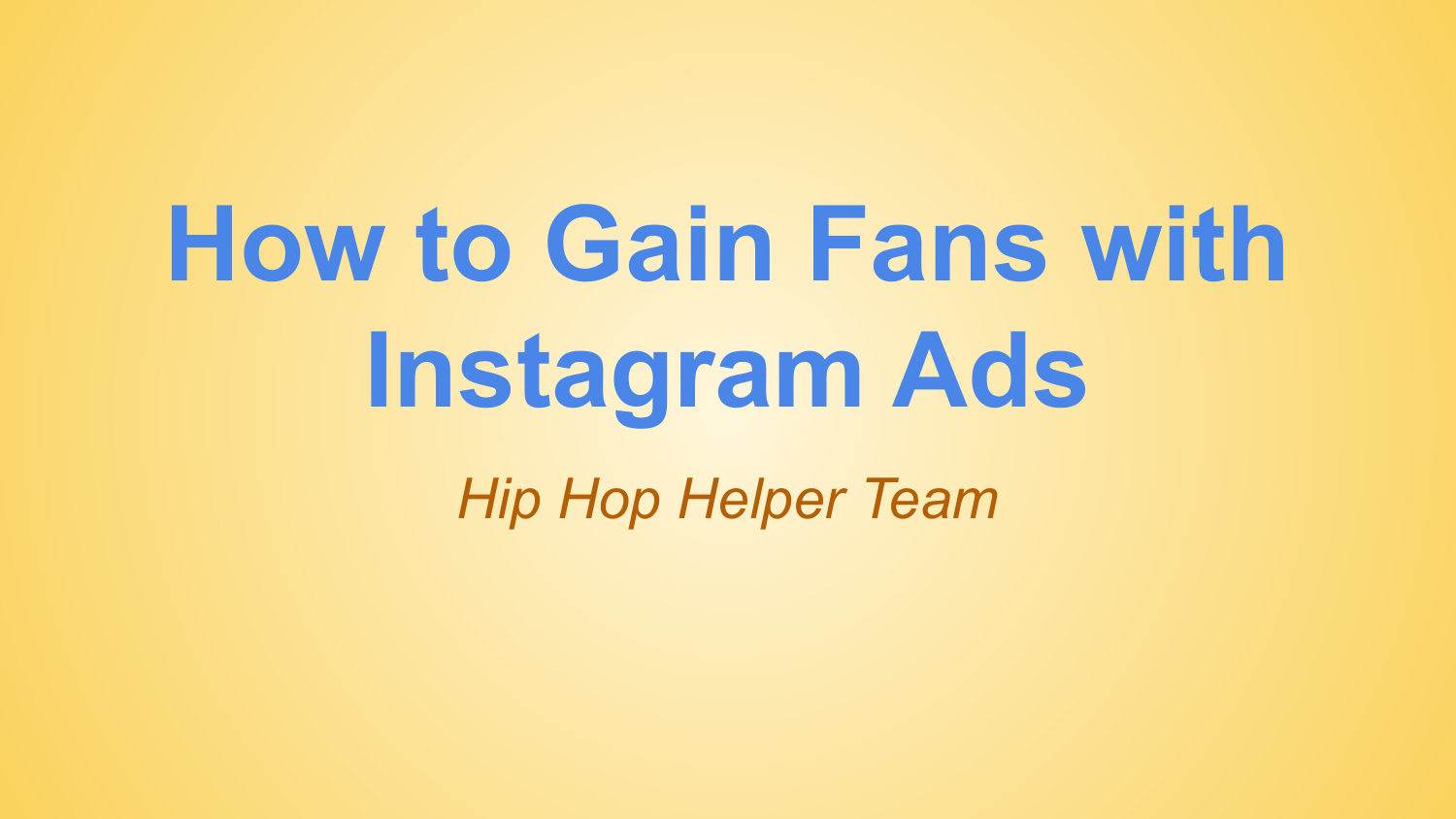#### CONGRATULATIONS

In this deck, you will be learning how we gain fans for our artists on Instagram using the ads platform. The example used in this deck will be a recent IG ad we ran for an artist by the name of Mva. The ad gained him 45 new followers in 5 days and a bunch of engagement. **With this knowledge, any artist or team will be able to scale their Instagram following up with new** *FANS* **following them** as opposed to inauthentic followers or people who simply follow back because you followed them first. These new fans will be following you because they saw and liked your music/content. It will be your job to continue to provide them with the content that they followed you for. Ultimately, this is the formula for building a fanbase online through Instagram Ads. Of course, additional techniques like influencer marketing, giveaways, regular content output, and IG live are useful ways to gain followers as well as engage with your current following. This deck, however, will focus mostly on Ads.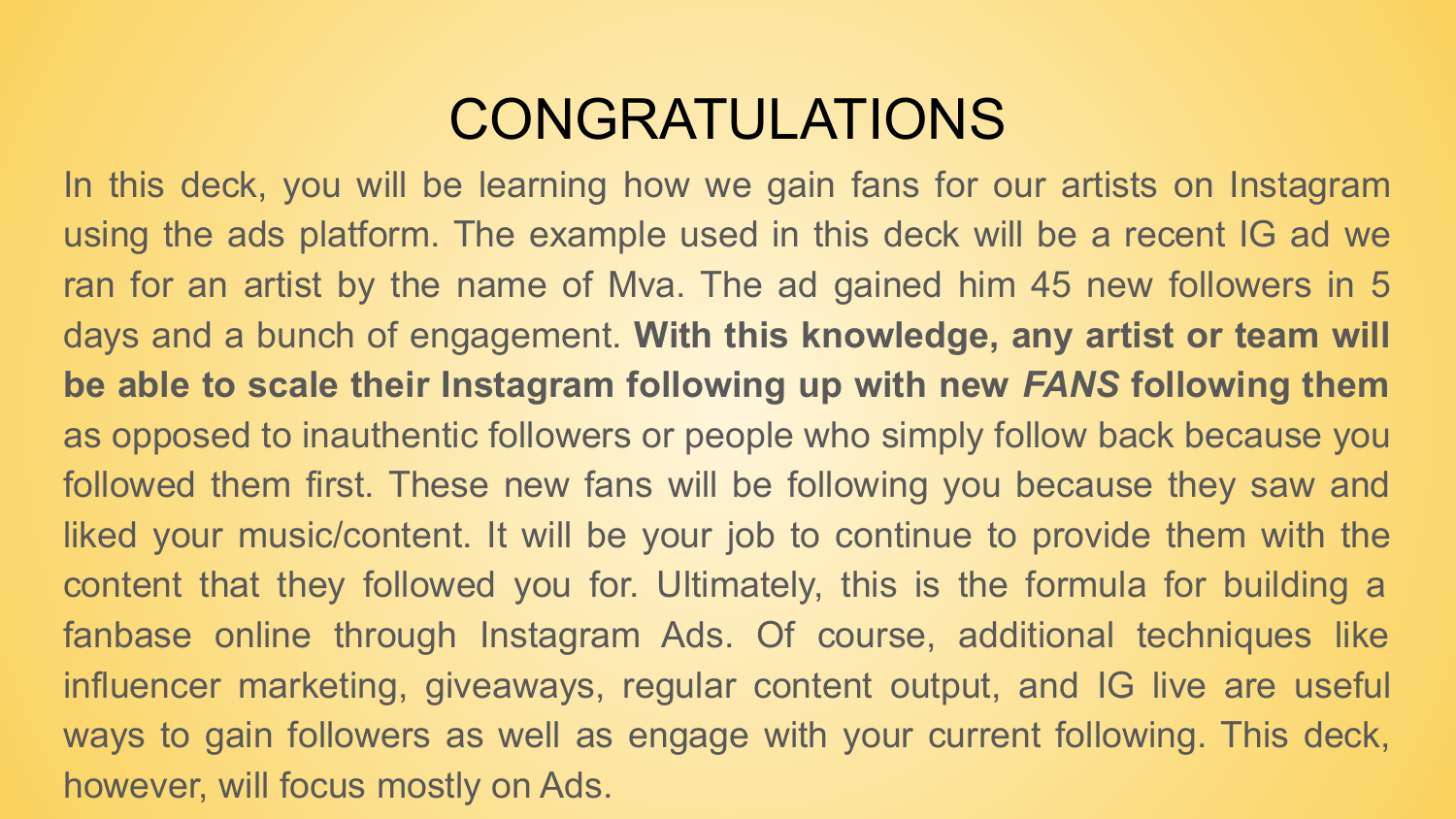#### HOW MUCH MONEY WILL YOU NEED?

*Don't worry!* You don't have to be rich to effectively run Instagram Ads. There is no specific amount of money that you must spend on Ads to run them effectively. **You can run an Ad for \$1/day or \$100/day and results will be the same**, it will just take 100 days for the \$1 per day ad to get the same results that the \$100 per day ad will get in 1 day. As long you're constantly running ads, you will be growing. And steady growth, no matter the rate, is the most important. As Nipsey said, this is a marathon.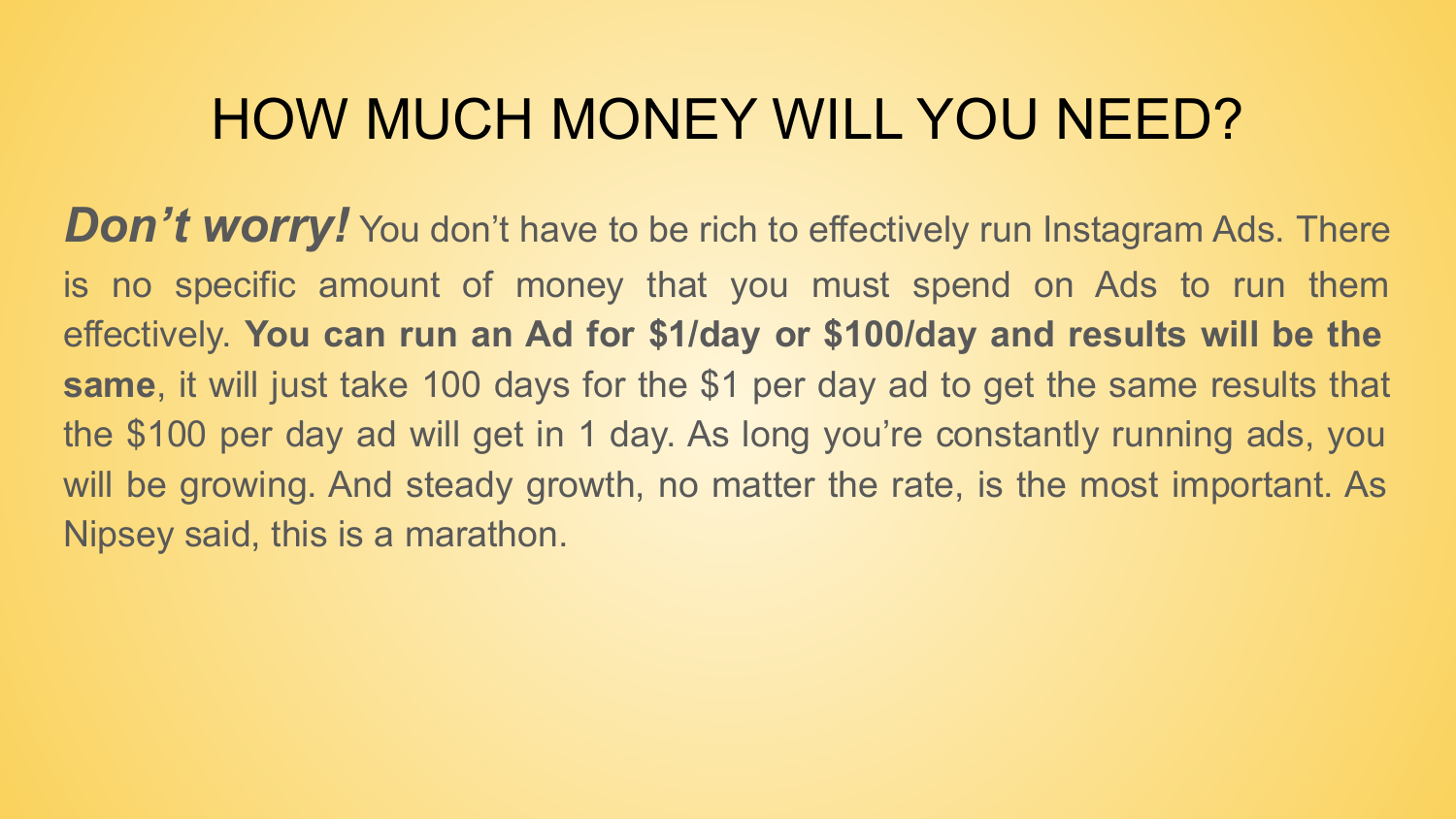# KEY POINTS

#### **1. Getting Familiar with Ads Platform**

- a. General Overview of Ads Platform
- b. Targeting Overview
- c. Running Ads via IG vs. Facebook Platform

#### **2. How to Present Your Ad**

- a. 3 Reasons Your Ad is Not Performing Well
- b. How to Make a Compelling Ad
- c. Lowering your Ad Cost

#### **3. How to Target Your Audience**

- a. DOs and DON'Ts of Targeting
- b. Targeting for Quality vs. Quantity
- c. Local vs. Regional vs. International Targeting
- d. Troubleshooting Ad for results

#### **4. Hip Hop Helper's Ad**

- a. How we made our ad
- b. How we targeted our audience
- c. How much money we spent
- d. How to always get new followers with your ads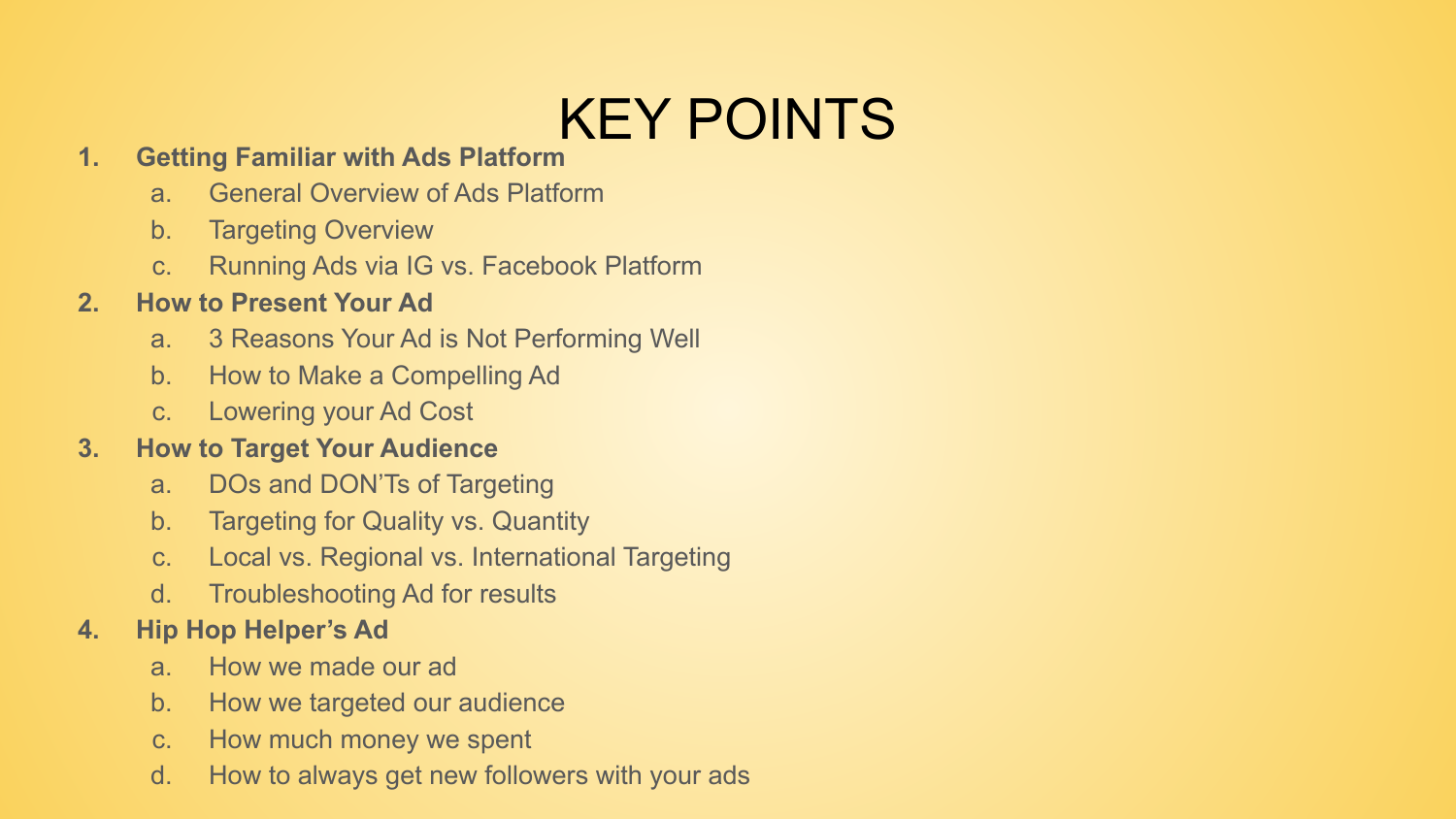#### Facebook Ads Platform

If you aren't familiar with using the Facebook Ads Platform, it is very similar to most Ads Platforms. If you're just getting started running ads and are not familiar with any ads platform. Take a look at this short video explaining the basics of Facebook Ads and how to use the platform. It is very easy to understand and won't take long to grasp.

Video Link: [Click Here](https://www.youtube.com/watch?v=mb0FKPg8Xg0)

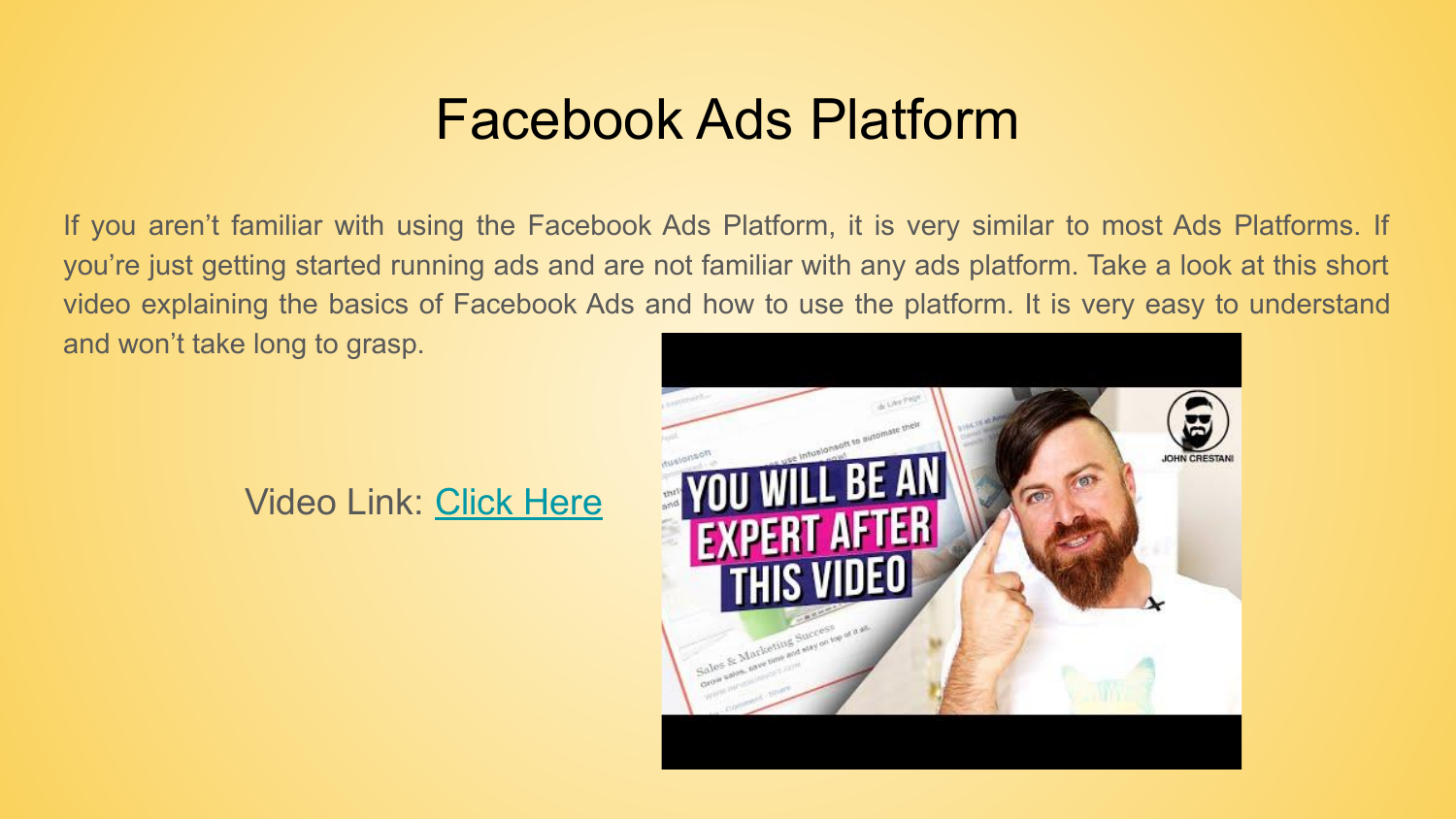#### TARGETING

**Targeting is the most important aspect of ads.** You're going to want to target your ad to the crowd that is most likely to:

- 1. See your content
- 2. Appreciate your content
- 3. Want more of your content

For Hip Hop, R&B, and Pop artists especially, you will want to run your ad objective as "Traffic" or "Video Views" and run them to people as young as 13 and as old whatever you see fit for your demographic. These are kids, not likely to buy your music, but highly likely to *always* be on Instagram and to stream A LOT of music daily.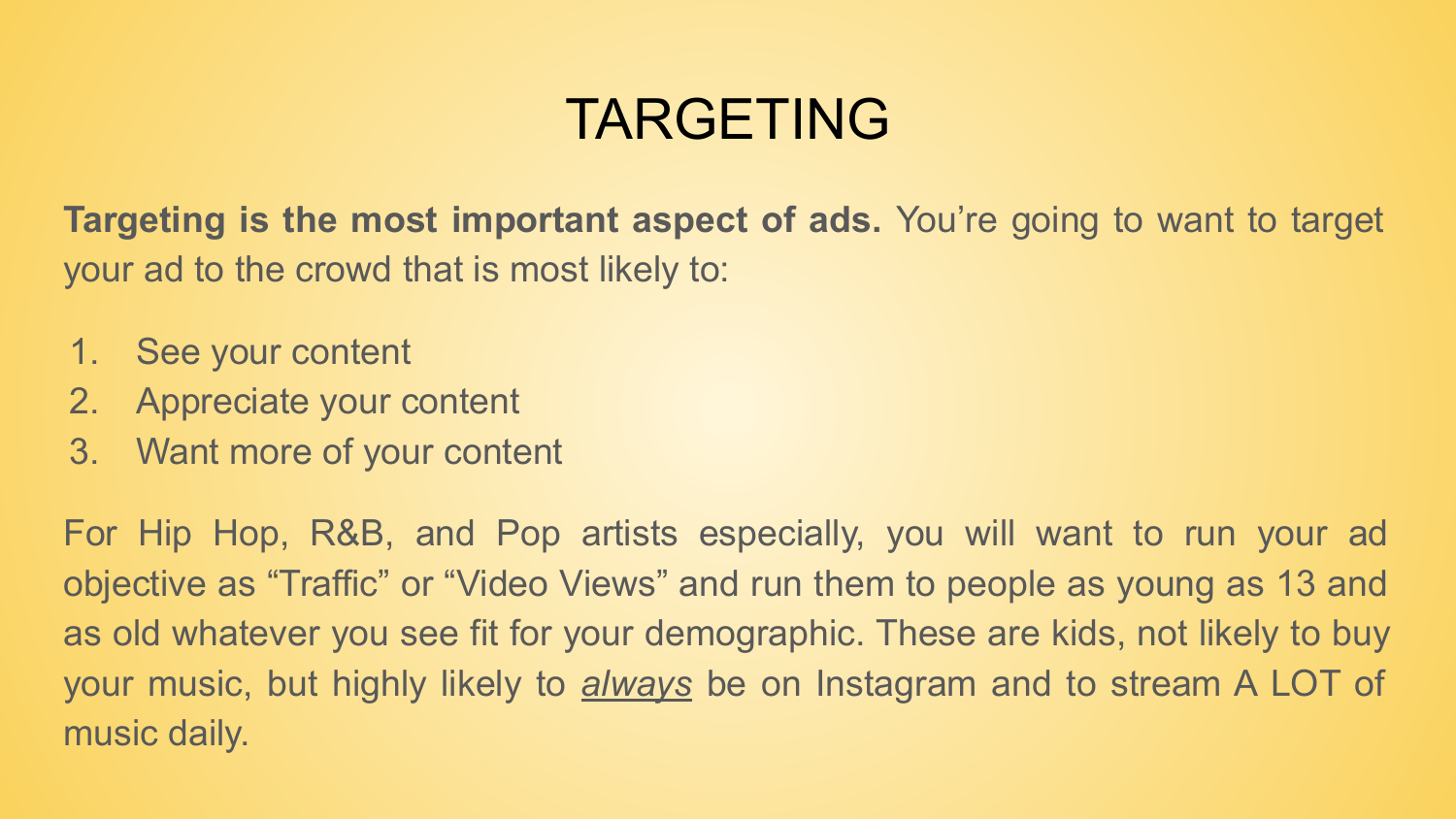### TARGETING

Example:

Let's say you make rap music. Rap and Hip Hop, although not officially, are indeed divided into numerous sub-genres in today's society. There is lyrical rap, trap, pop trap, sad rap, cloud rap, etc. The best place to start when targeting is to think about 5-10 artists that your song is reminiscent of. Nothing under the sun is new. 10 times out of 10, you were inspired by another artist to start making music. Start there. Even more than just targeting for your song, it will be wise in some cases to target for YOU. Let's say you give off a Joey Bada\$\$, Young Thug, or an *A Boogie Wit Da Hoodie* kind of vibe. **USE THAT TO YOUR ADVANTAGE**. Don't fake anything, just take the parts of you that stand out naturally and capitalize. It might be useful to ask your friends "Who does this song sound similar too?".

Thinkpiece: Who do you think artist teams like Lil Tjay's and Lil Tecca's targeted when they were trying to get attention? Hint, he's in the paragraph above.

Think about this for your own brand, we'll show you **how** we targeted for our recent successful ad and tell you **why** we decided to target it like we did.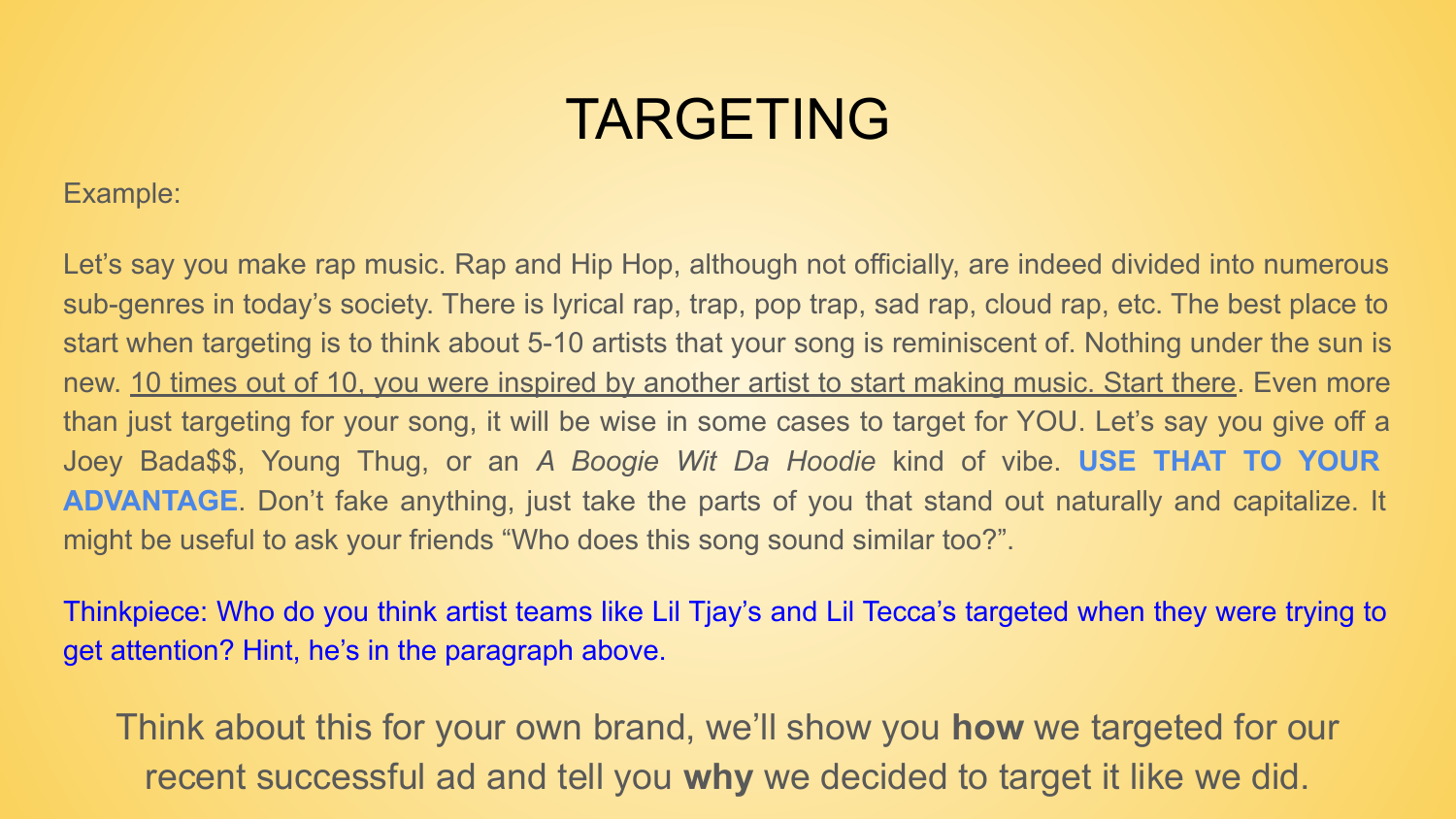#### Facebook Ads Platform Vs. Instagram Ads Platform

- There are certain targeting techniques that you can do via FB only, these include:
	- Lookalike Audience targeting
	- Targeting using your Facebook Pixel (Look up FB Pixel on Youtube for overview)
	- Retargeting (Targeting people who have interacted with your page before)
- The Facebook platform does not allow a "Visit Profile" button on ads
	- This will make it harder to attract ad viewers to your page
	- Thinkpiece: If you see an ad that you enjoy and want to see more from that person/company, are you more likely to click a button that says "Learn More" or a button that says "Visit Profile"? You have no way of knowing where "Learn More" will take you, and you probably want to stay on Instagram. So the "Visit Profile" button always performs better.
- Instagram Platform offers "Automatic Targeting" (further detail in next slide)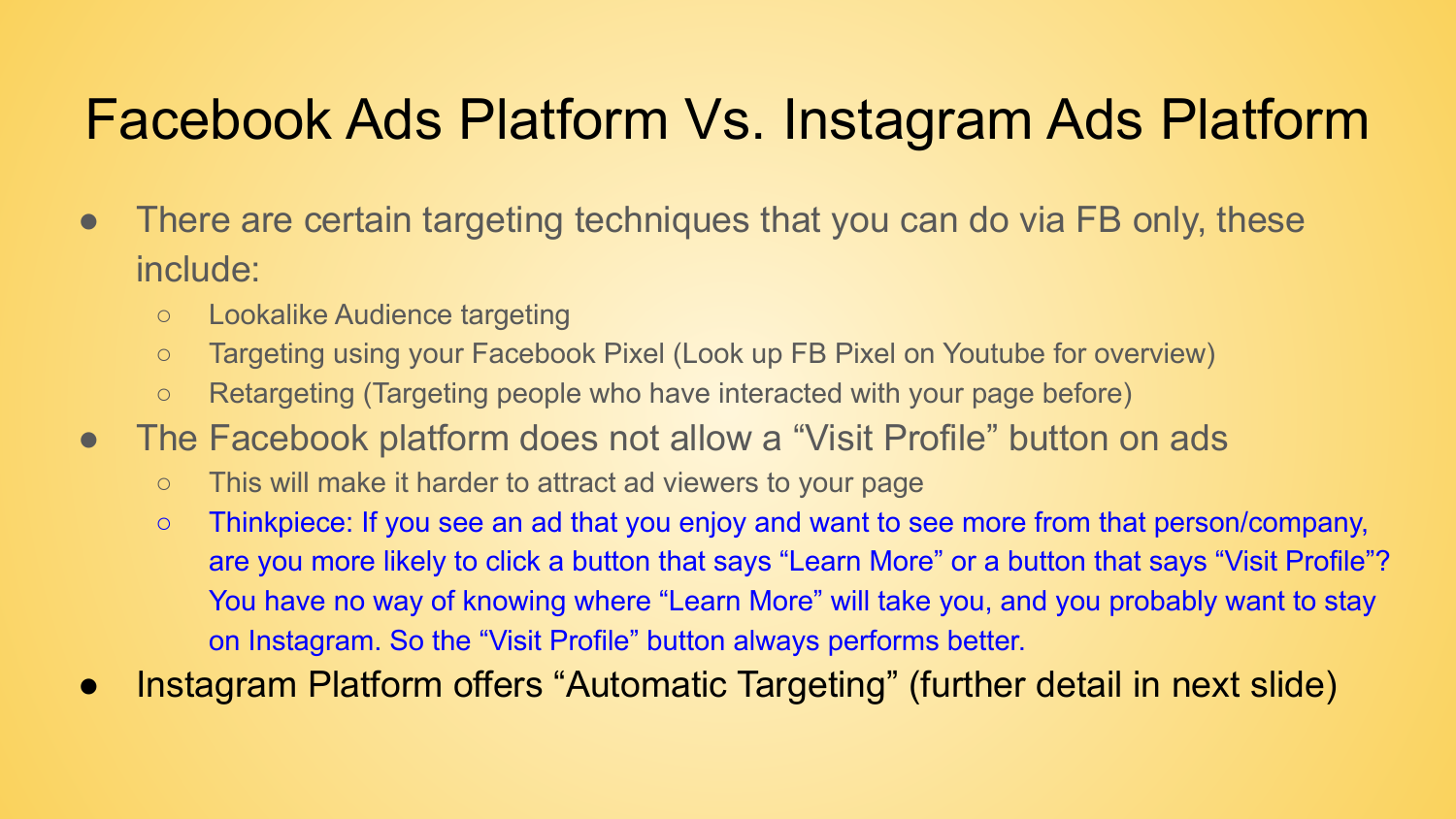#### Facebook Ads Platform Vs. Instagram Ads Platform

The Instagram Ads Platform is modeled after the Facebook platform. So there is no need to go in depth. Once you watch the video from the previous slide and read through this deck, you'll be able to effectively run Ads using either platform. You'll also know when to use each platform in order to maximize your results!

Note the following:

**● Although IG doesn't have a "Lookalike Audience" targeting option. You can use the "Automatic" targeting to get a similar effect. It is with automatic targeting that we have seen the best results for our ads. Basically, automatic targeting tells Instagram to target people who are similar to the people who already like and engage with your content**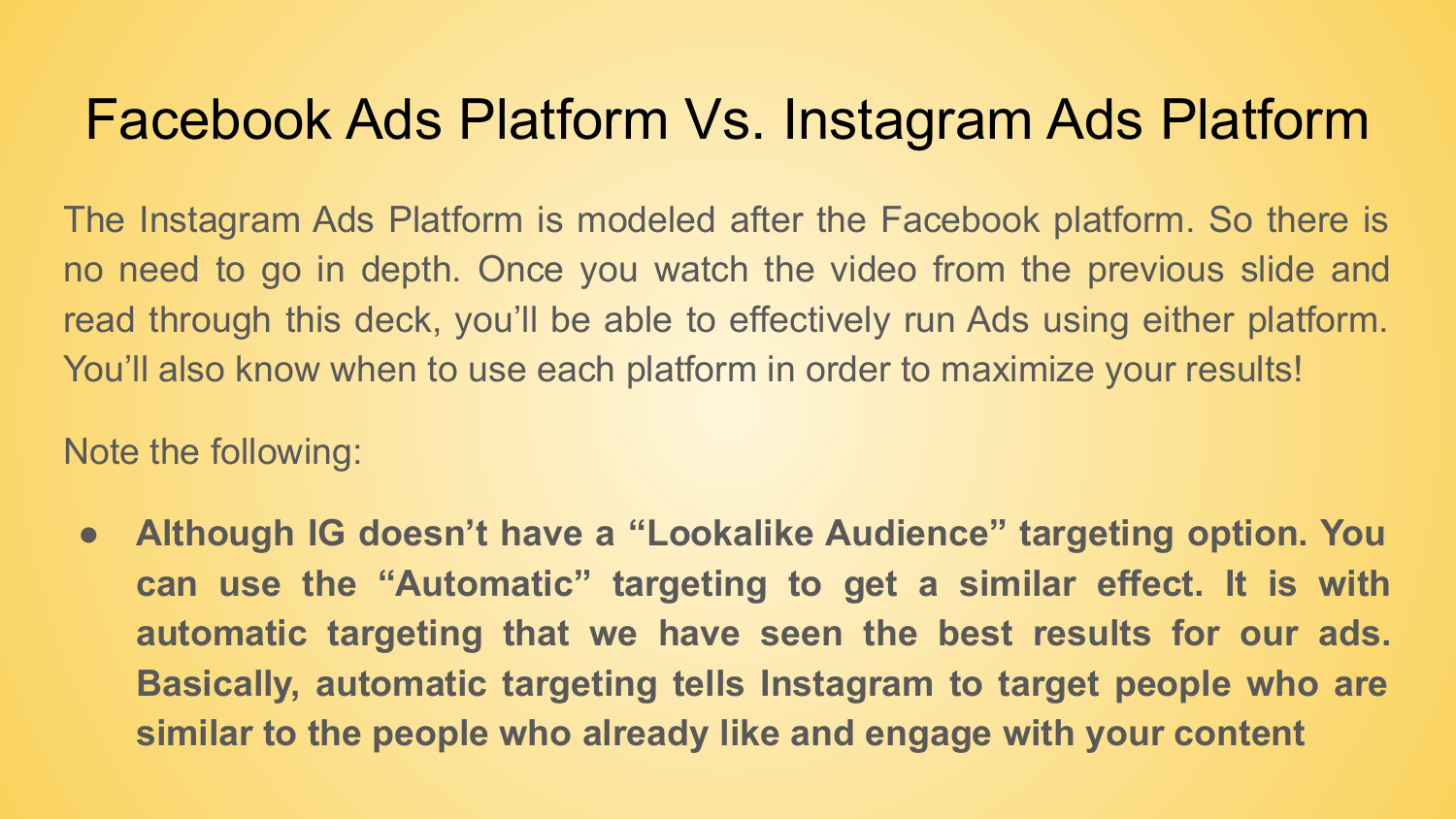#### Facebook Ads Platform Vs. Instagram Ads Platform

On Facebook, ads are a bit more customizable. You can choose exactly where to place your ads (IG story, IG feed, IG explore page, etc.). Running ads through IG will make IG automatically place your ad in feeds and stories and transition to whichever is getting the best results during the course of your ad campaign.

Still, in order to get the most *followers* from your ad, we recommend the use of the Instagram Ads Platform initially. We will go into further detail later in the deck.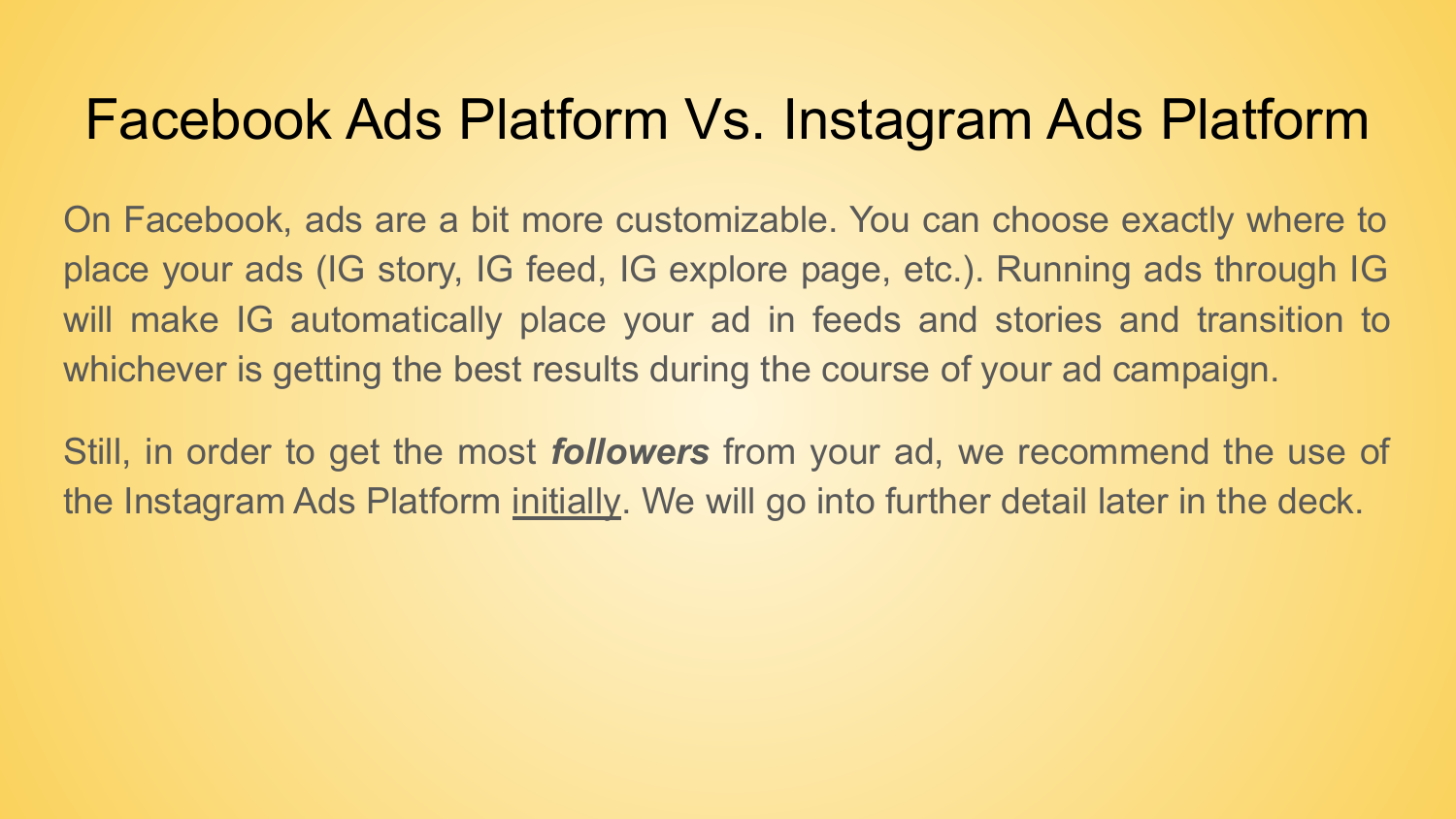### HOW TO PRESENT YOUR AD

In this Chapter, we will discuss the most effective ways to present your ad. In the first chapter, we said that targeting is the most important aspect of marketing. However, there are plenty of successful ad campaign gurus who will tell you that the presentation of the ad is the most important. In all actuality, they are like yin and yang. **One without the other will not work**. *These practices will translate to any business model for any niche* because they are less focused on strictly music promotion and more focused on human behavioral studies.

# SO LET'S JUMP RIGHT IN!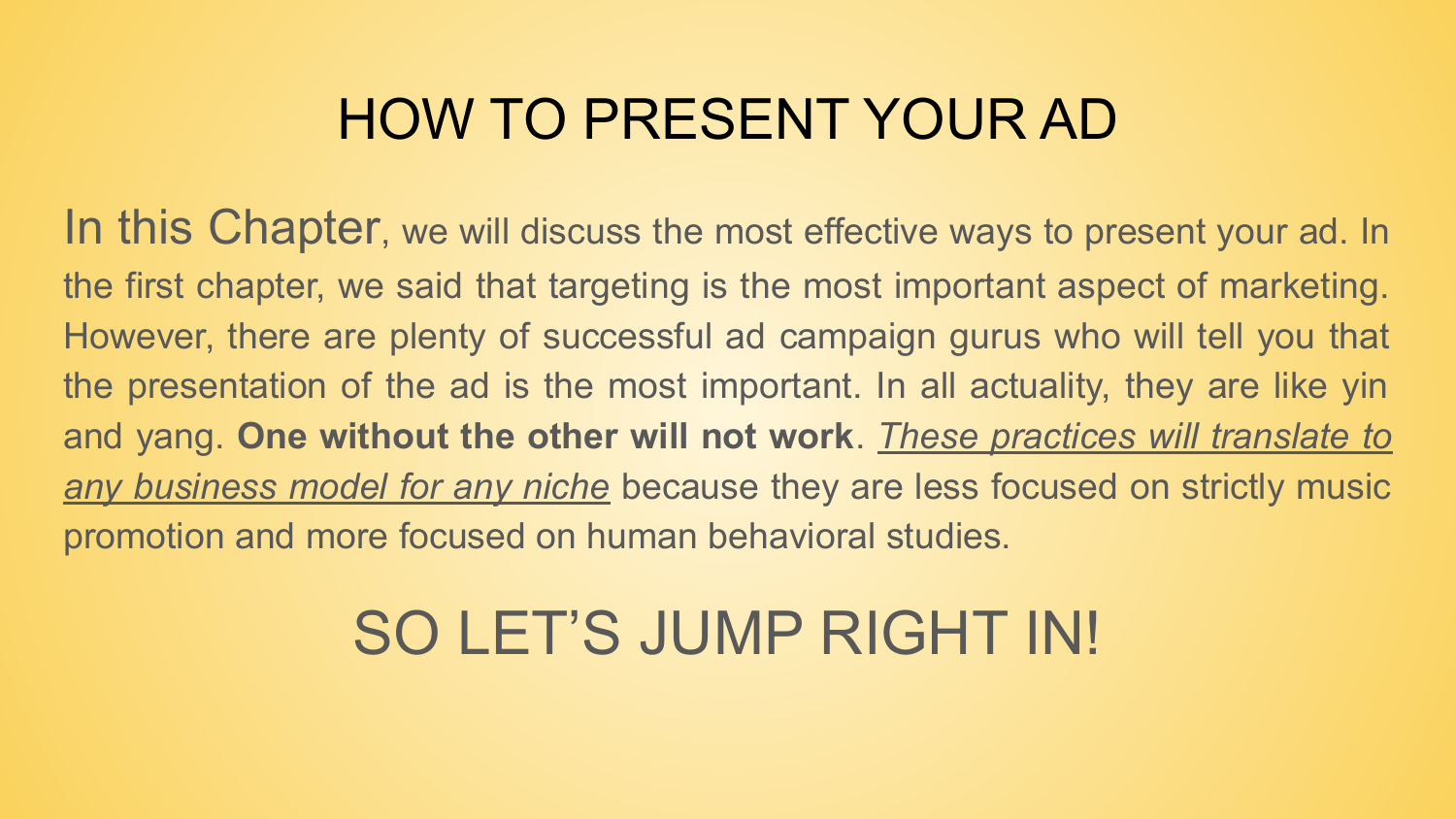### 3 Reasons Your Ad Is Not Performing Well

- 1. Content Fails to Engage Audience
- 2. Presentation Flow is Out of Order or Non-Existent
- 3. Poor Targeting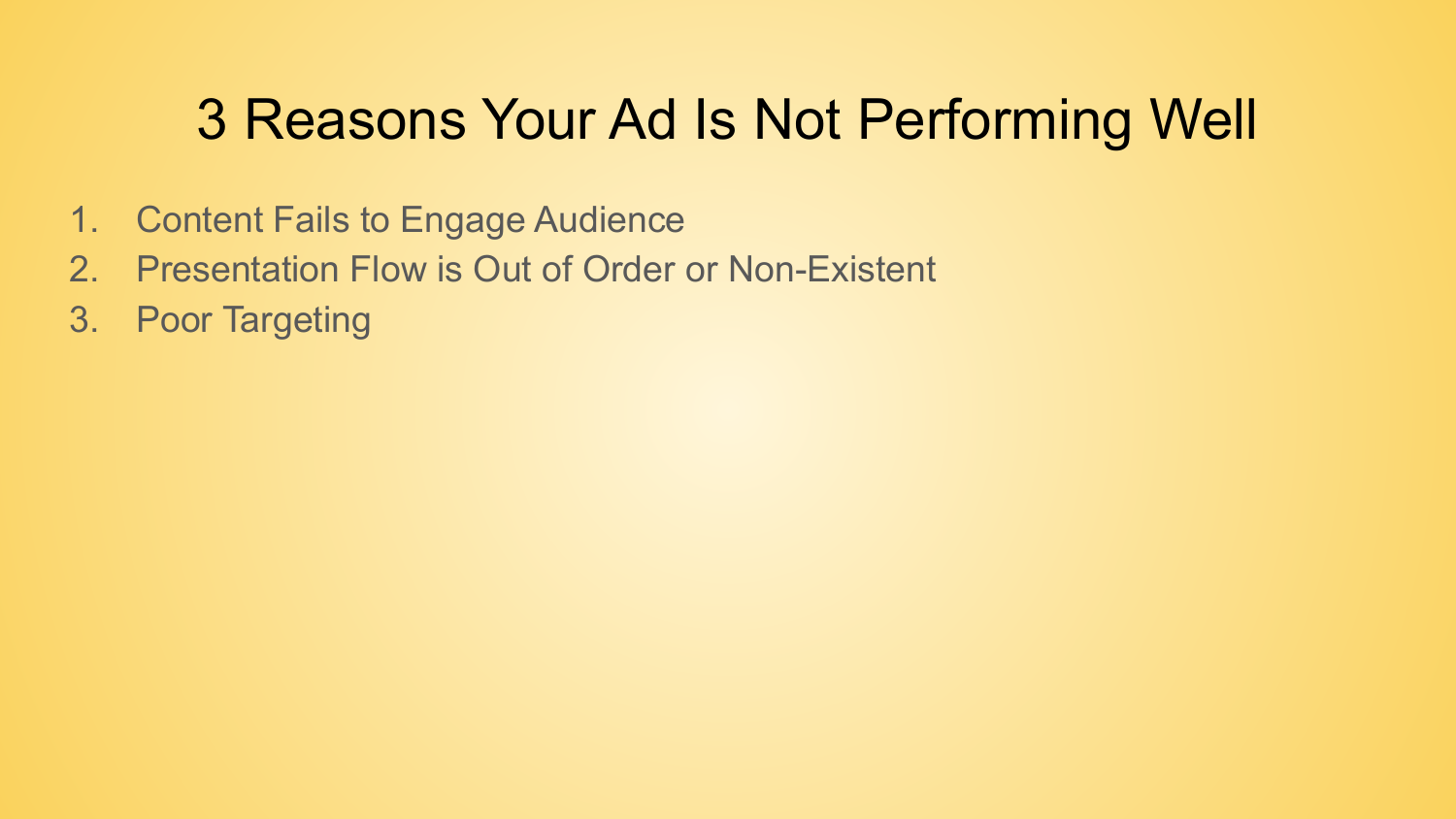#### CONTENT FAILS TO ENGAGE AUDIENCE

The goal is to create engaging content that viewers will be thrilled to have watched. Signs that you are creating good content are audience engagement (likes, comments, shares), a high view rate with respect to your organic following (This is for posts that haven't been sponsored yet. Anything over 10% is optimal), and an increase in your follower count. As an entertainer, your goal is to always offer engaging content while doing what you love. That is our wish for you as well!

If you find this challenging, sharpen your skills. That is the truth and there is no way around it. There is no place in the world where an artist can sing a beautiful tune, drop a dope freestyle, make a beat on the spot, etc. and have more than 10% of people disengaged. If people aren't engaged while you are doing these things, it is because you need to work on your craft. **Not everyone will like what you do, but this is a numbers game**. **If at least** *10 people out of 100* **don't like it, it's time to go back to the drawing board**. All the greats have had to do this at one point or another. Remember that T.I.'s first album was a complete failure in terms of sales.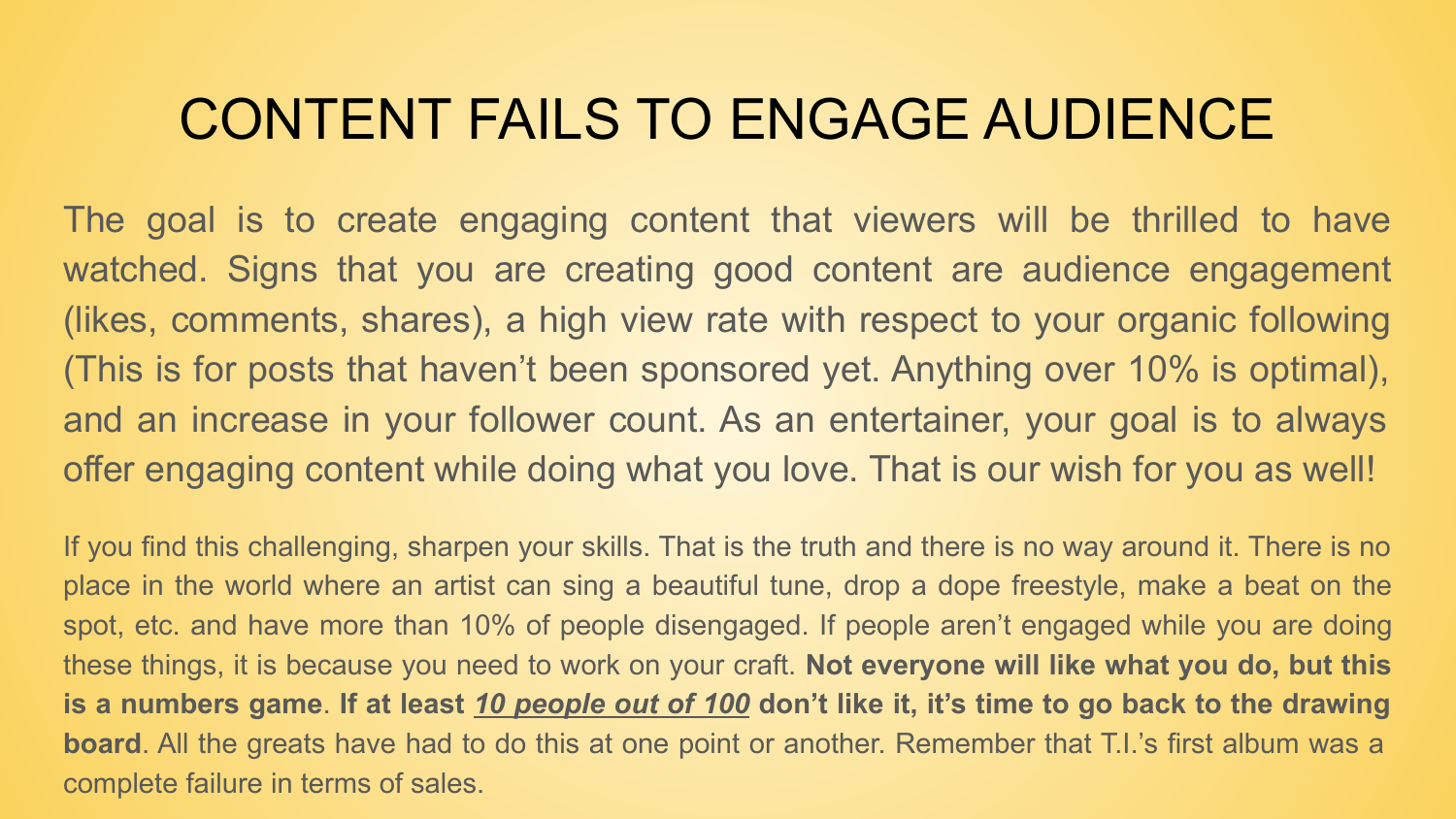#### CONTENT FAILS TO ENGAGE AUDIENCE

On the flip side of this, let's say you have a small following on Instagram of your online/personal friends. Generally, people have at least 500 followers. If not, just take 10% of whatever your follower count is. If you have 500 followers, you should be able to get 50 likes on a post of you performing your music. This is where it gets tricky. Remember that human behavioral studies come into play here.

**If you can get 10% of the people that actually** *know you* **to engage with your music, IT'S TIME TO RUN ADS.** Let's face it, people generally don't support people that they know in real life. Call it whatever you want..hatred, shade, a genuine dislike of what they are doing, the possibilities are endless. *One thing is for certain! Your target audience IS NOT people that already know you*. You want to target people who will see your face and hear your voice for the first time while you are doing what you want to be nationally recognized for! If 10% of people who know you are engaging, it's safe to say that the number of people who will support you without knowing you is SUBSTANTIALLY higher than that. Now, you just need to make sure you're running your Ads correctly.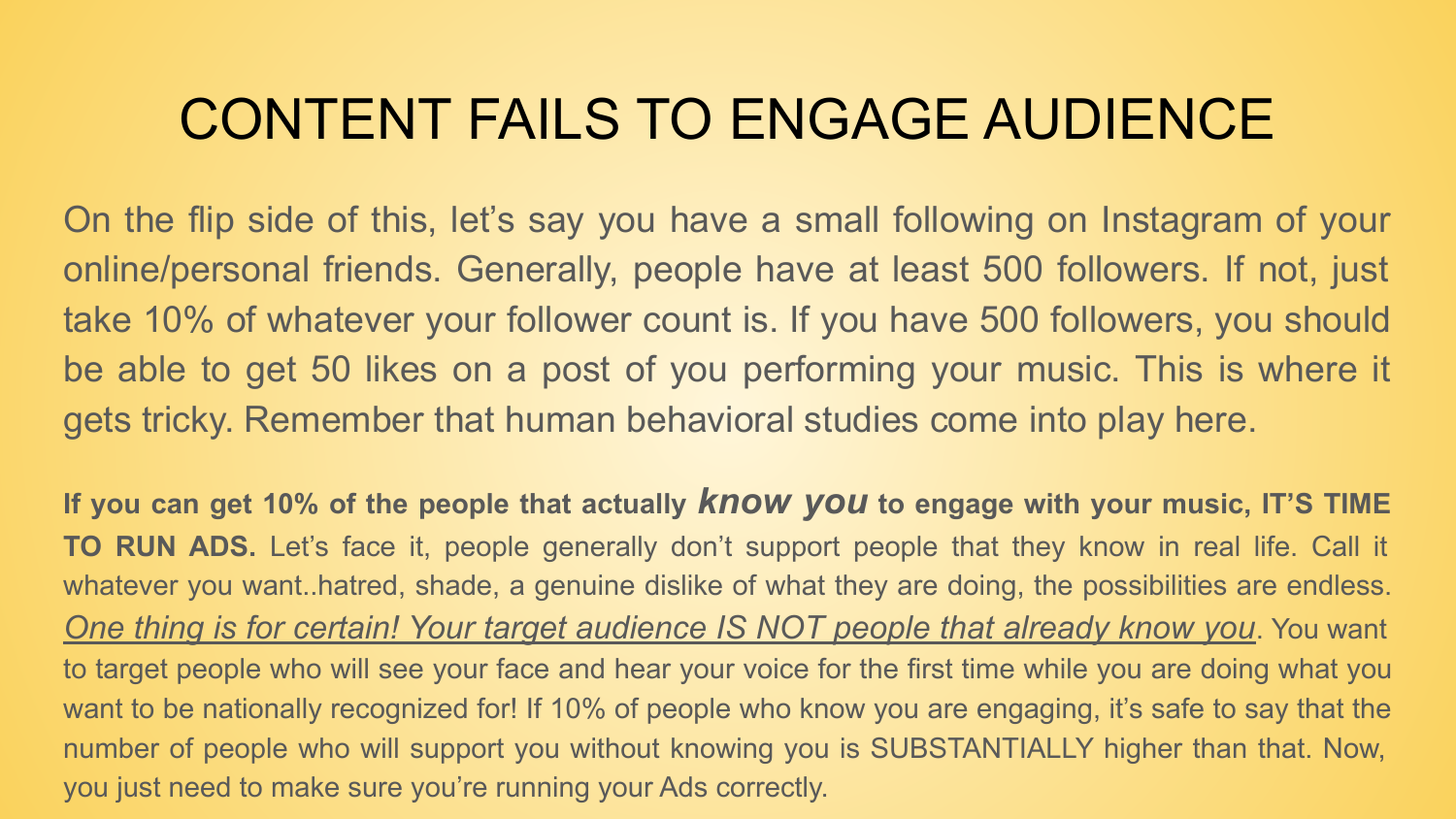#### PRESENTATION FLOW

In all online businesses, there is a well-known term called a Sales Funnel. A sales funnel is exactly what it implies, the route that customers will take to get from the:

1. Ad

- 2. To The Company's Website
- 3. To The Product
- 4. To The Checkout Page
- 5. To a Finalized Purchase



Companies strive to make this funnel as SEAMLESS as possible so customers have nothing to distract or deter them from making that purchase. Since we are not "selling" anything per se, think of the Presentation Flow as our sales funnel. Our "sale" will be equivalent to a follow (new fan).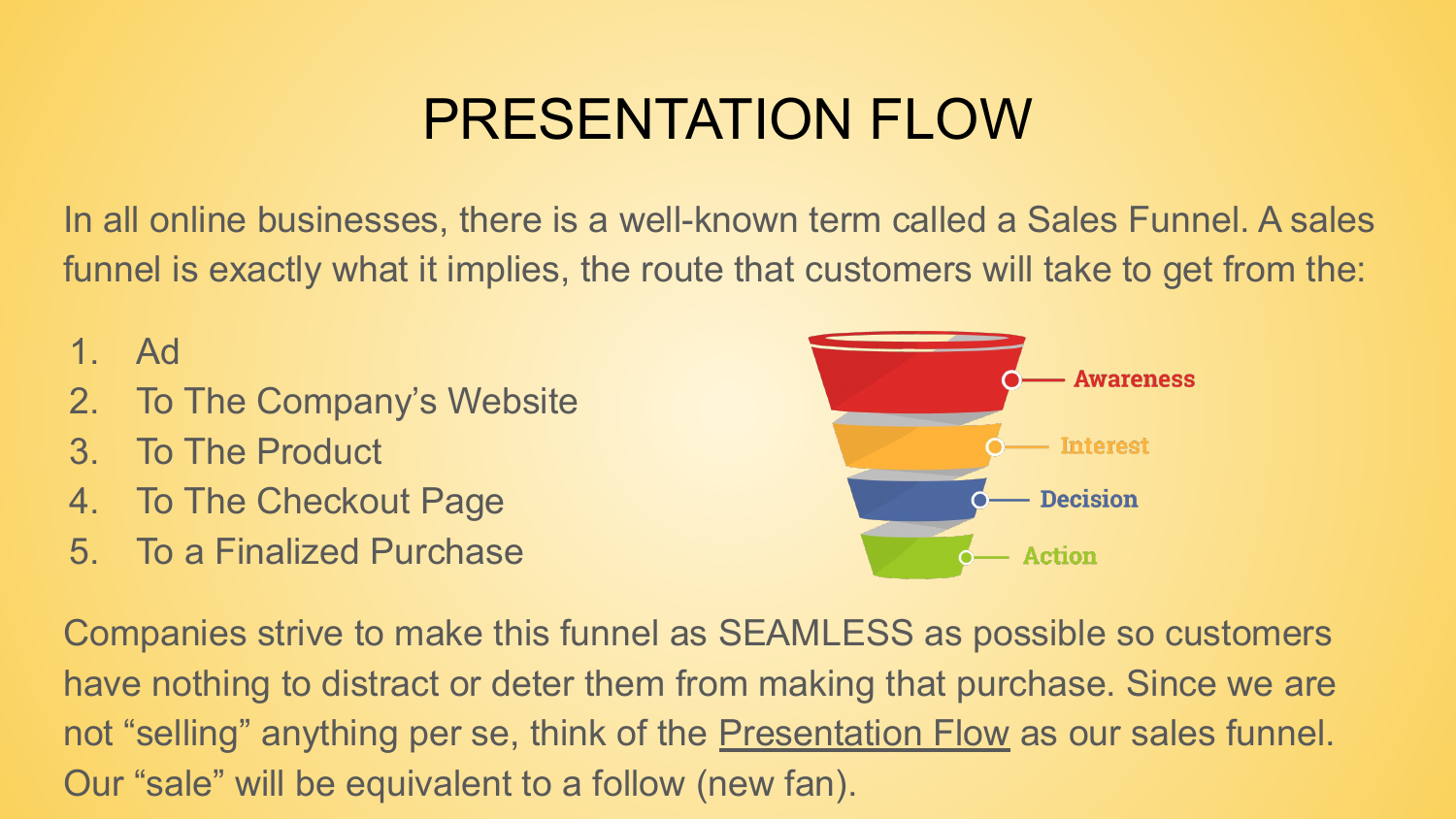

# PRESENTATION FLOW

Back to human behavior. What is your first thought when you see an Ad. If you're a Millennial or younger, there is probably an innate radar you have that tells you when you are being marketed to and to stop listening right at that very moment. This is true for most people these days. **NOBODY LIKES BEING MARKETED TO!** So what do we do?

Take a beautiful parenting couple, for example, trying to feed their 5-month-old child a spoonful of baby food. As you can imagine, the baby doesn't want to eat that dull green colored food. The baby dodges the spoon, slaps it out of the mother's hand, and just won't eat it. So what do we do? Should the parents just let the baby starve? NO. The parents appease the baby by making airplane noises and waving the spoon around in the air like it's flying. The spoonful of baby food is now an airplane! The baby sees the airplane and starts smiling and laughing. Then, STRATEGICALLY, the parents land the "plane" in the baby's mouth while she is still smiling and laughing uncontrollably. Before the baby even realizes it, she's eaten the

food. THAT IS HOW YOU MARKET TO PEOPLE.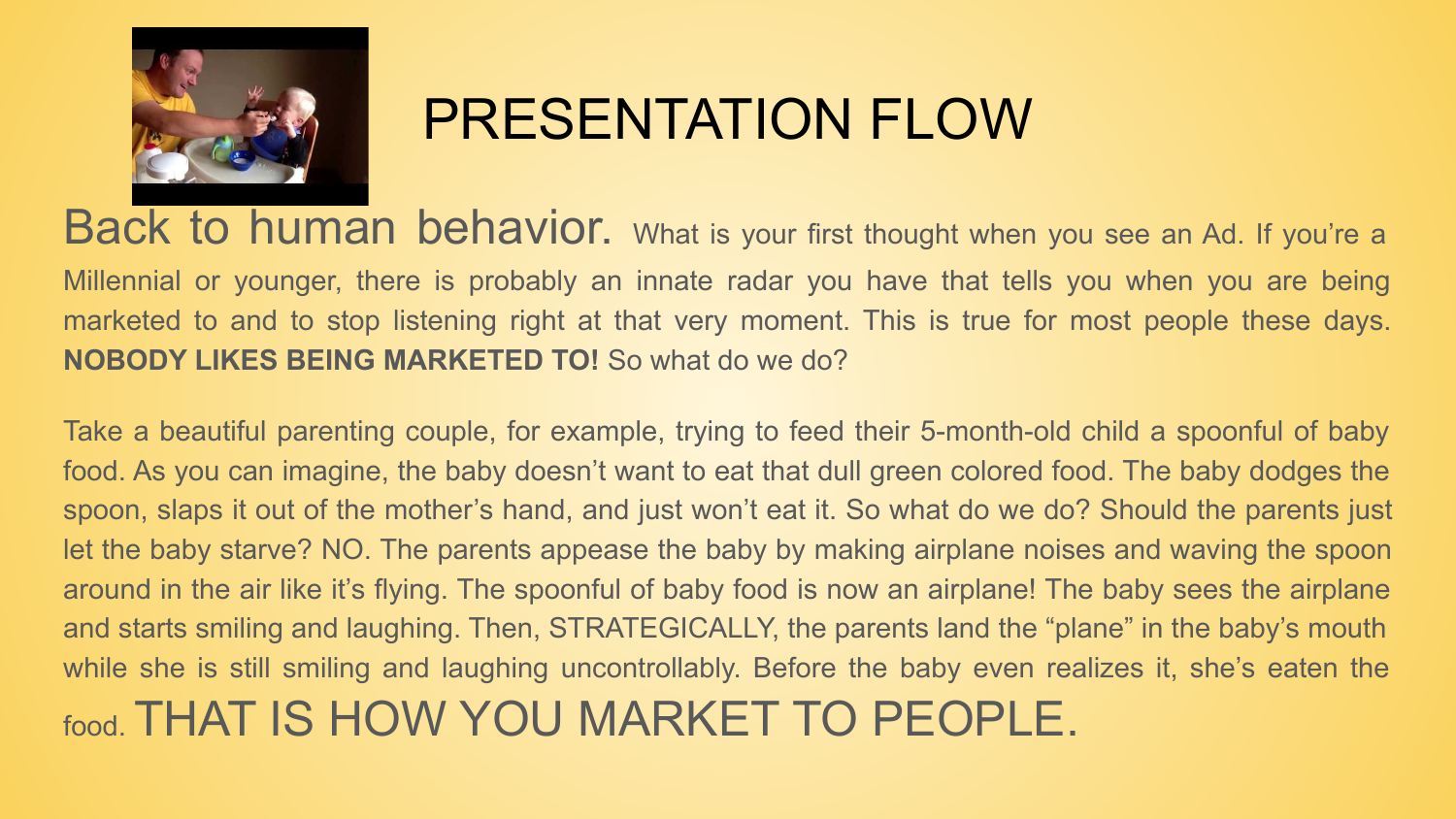#### PRESENTATION FLOW

So, what changed the baby's mind? The **PRESENTATION** of the food. The baby didn't think the food tasted bad, it just wasn't flying or backed up by some artificial airplane noises yet.

So how do we make our ad fly with some artificial airplane noises in the background?

GLAD YOU ASKED ;)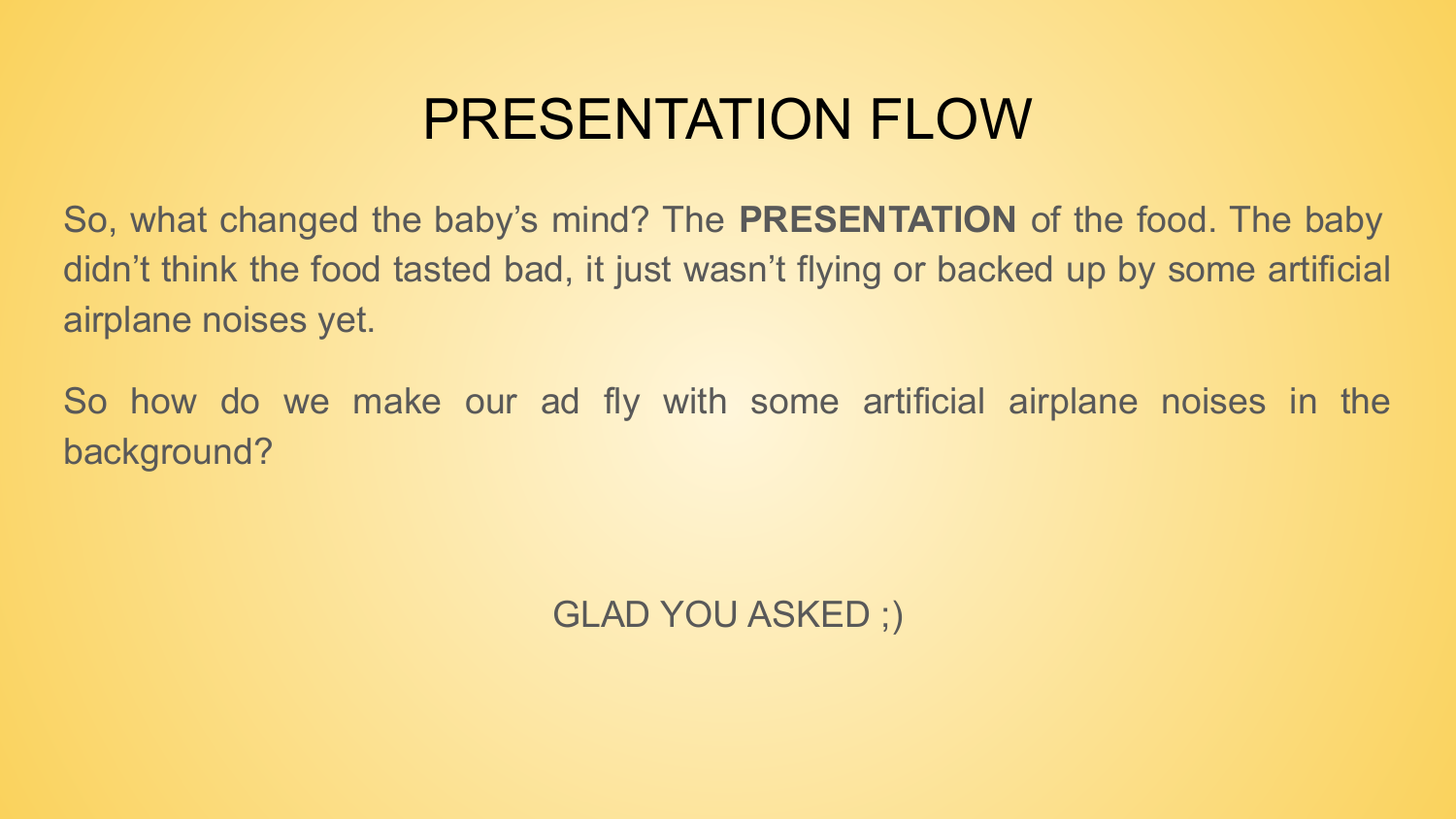# HOW TO MAKE A COMPELLING AD

There are only a few key rules to follow when making a compelling ad:

- 1. DO NOT MAKE YOUR AD LOOK OR FEEL LIKE AN AD
	- a. This is obvious right? Well how exactly do you achieve this? Keep reading
- 2. Attach Your Ad To Relevant Current & Cultural Events
	- a. Ex: The Popeye's Sandwich Craze of Summer 2019, Tekashi 69 Snitching, Memes and Funny Videos, etc.

#### 3. Add Subtitles to Your Ad

a. Studies show that content with subtitles, even if the viewers already speak the language, get more engagement

#### 4. Make Your Ad a Meme or Video

- a. These kinds of ads are extremely quick and easy to make
- b. This is the way our Ad was done, we'll give you the 411 on exactly how we made it
- 5. Make Your Ad Look Like It Belongs to an Already-Established Brand
	- a. This is a SERIOUS growth hack for running ads. Further Detail on the next slide.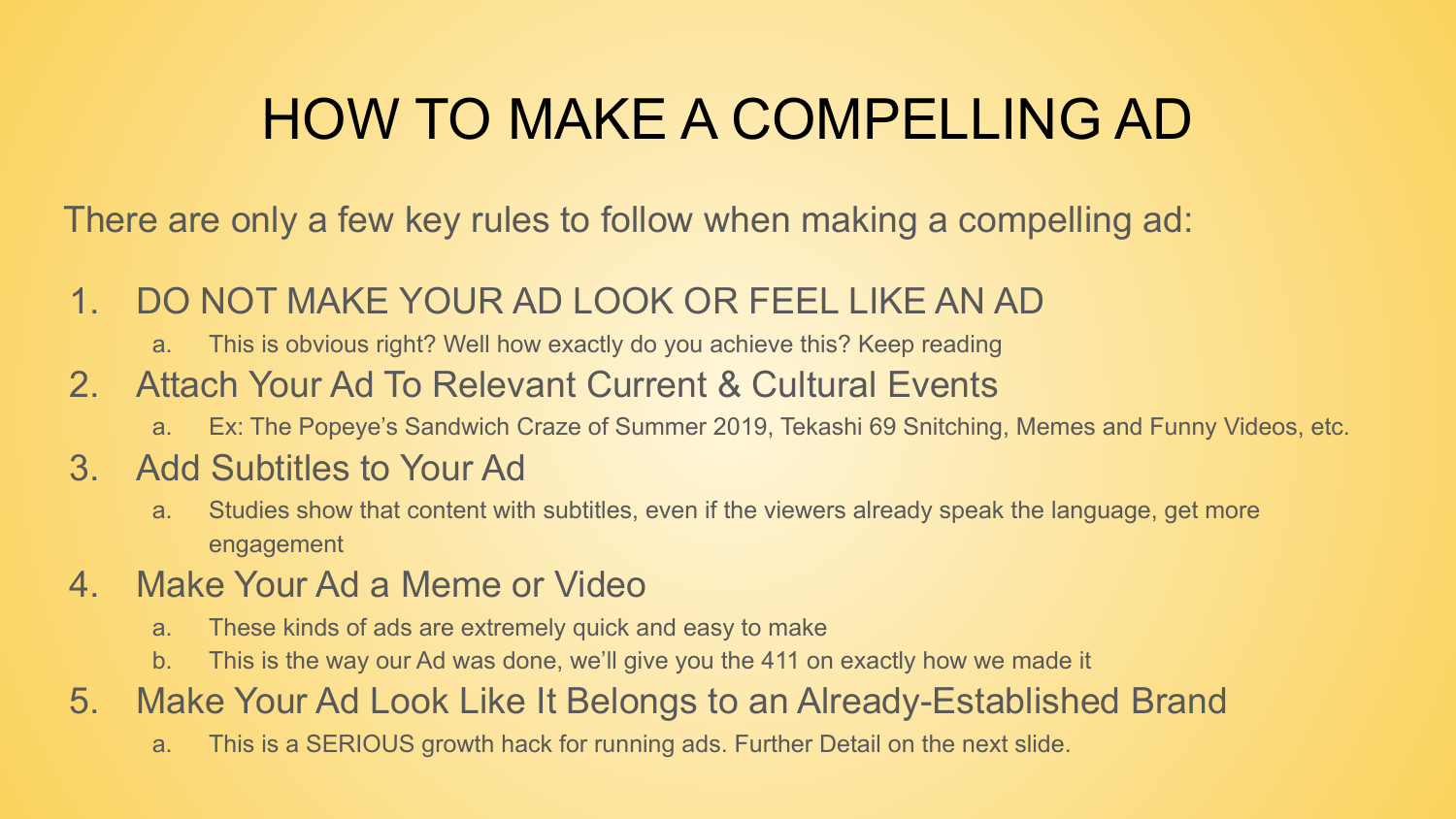What is the first thing you think of when you see this? We can guarantee that the first thought that popped in your head was not "this is an ad, let me skip it". This is a prime example of leveraging brands that are already established in order to boost the compelling aspect of your ad post.

I'm sure we all know the brand that this mock post uses. However, notice that the name of the brand isn't stated anywhere. **We just know**.

A viewer's initial thought will now more likely be something like "no way! Is this?" instead of "oh this is an ad..skip".

This will boost a viewer's interest in the ad and make them curious enough to keep watching. It is now up to the **CONTENT** to capitalize off of this opening. The baby's mouth is now open from laughter. This is why making sure your content is up to par is so important.

This is the airplane noise and the spoon flying. But remember, **the baby food was good in the end**.



#### **CHOOSING YOUR BRAND TO MOCK**:

This is a critical step that cannot be overlooked if you are looking to use this method.

Make sure that the brand you mock is:

- *1. Very Easily Generally Recognizable*
- 2. *Niche Specific To Your Target*  Audience
	- a. Ex: Don't run an ad that looks like a **Supreme** ad to a Country music audience. Supreme is more of an urban niche clothing line. Country music fans might not recognize it as easily as Hip Hop fans.

Can't think of any brands?

#### Start here:

Think about what outlets you frequent for your musical knowledge on what's happening with your favorite artists? Is it **Spotify**? **Apple Music**? **Tidal**? **Complex** ? Now you have a starting point..GO!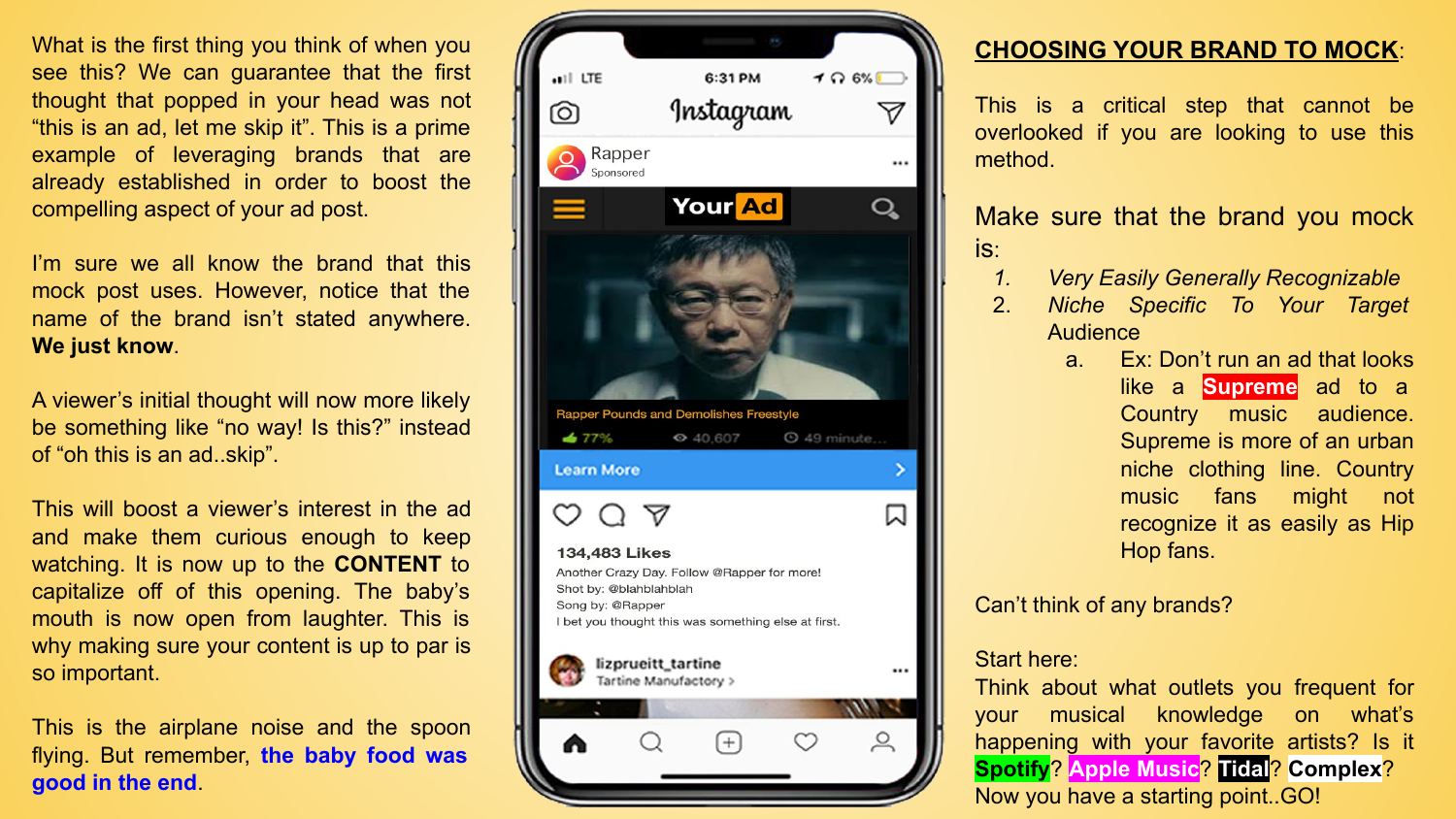#### "BUT I DON'T KNOW HOW TO MAKE THAT AD"

DON'T WORRY! That iPhone Diagram was made in 20 minutes with VERY MINIMAL Photoshop skills. It would be well worth it for any upcoming artist to learn the Photoshop basics in order to save themselves money on things like logos, single and album covers, and general content creation. **The Hip Hop Helper employee that made that iPhone Diagram has used Photoshop 7 times in his life!**  The power of YouTube is unmatched, it is the best how-to manual in the WORLD. TAKE ADVANTAGE!

If you would like us to create content similar to that as well as run the ad for you, just send an email to [TheHipHopHelper@gmail.com.](mailto:TheHipHopHelper@gmail.com) This is an upcoming service that will be featured on our website as well. So be on the lookout for that! We will work with your budget to ensure that you get the most cost-effective strategy and see REAL RESULTS during your campaign.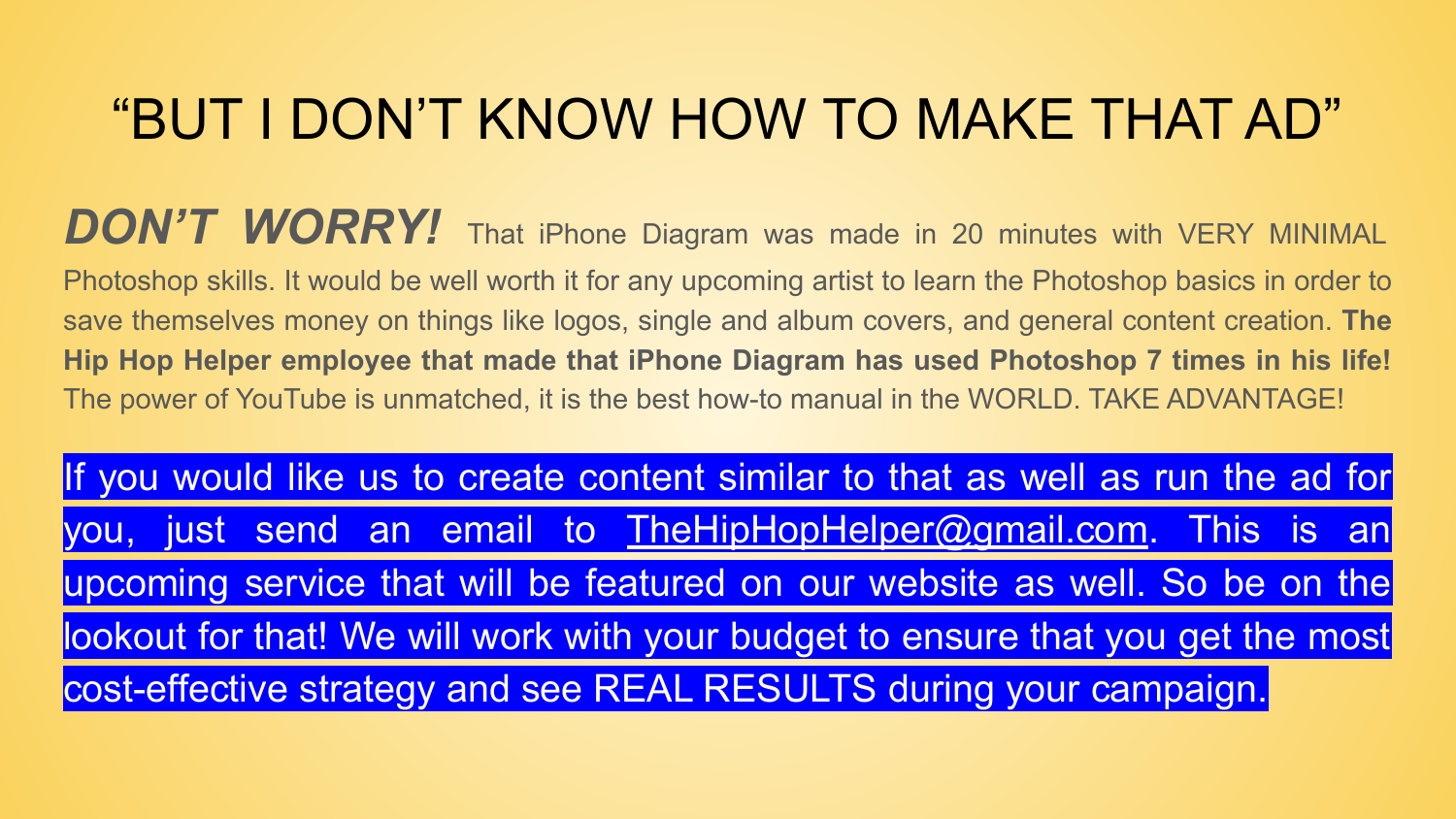# HOW TO MAKE A COMPELLING AD

When deciding your *Presentation Flow,* think of the thought process you want someone that comes across your ad to have. Whatever your goal for your ad is, you should seek to have the fact that this is an ad be a second or third thought.

Something like this is ideal:

- 1. Viewer sees ad
- 2. Notices something compelling about ad ("wait what is this? Let me watch a bit more")
- 3. Watches a bit of the ad and notices that the actual content is compelling and satisfying
	- a. "I thought this might have been something else at first but this content is actually interesting, I'll keep watching"
- 4. Decides they like the ad and wants to see more of this type of content
- 5. Clicks thru to your profile/website
- 6. Looks at your page/website and decides to follow/buy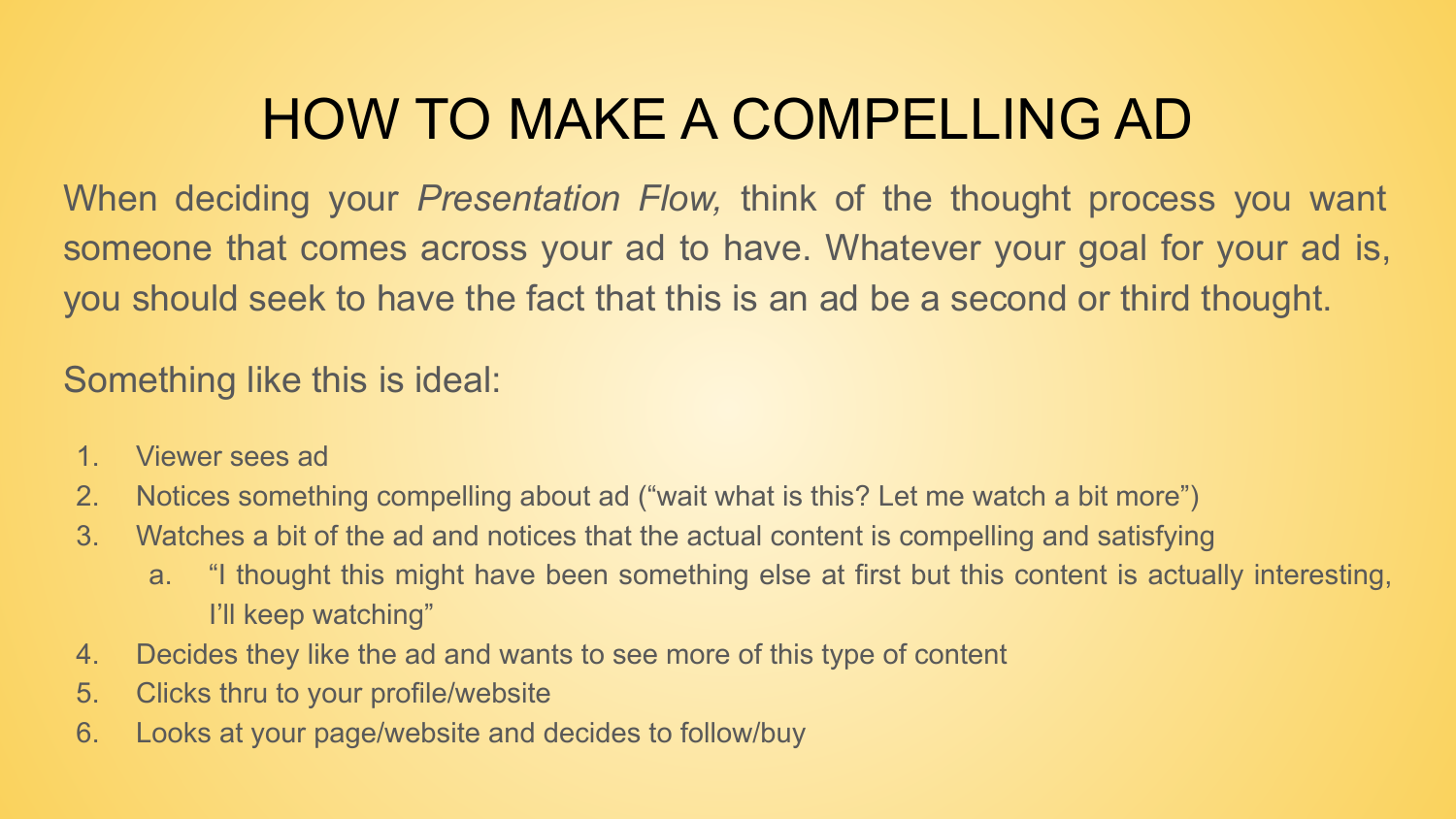#### LOWERING YOUR AD COST

All of the aforementioned techniques will help you lower your ad cost. The ads platforms let you choose how much you pay for your ad and how long your ad will be running. When we say "lowering your ad cost", we mean that you will receive more clicks and engagement for that same amount of money by following these techniques and always having a solid Presentation Flow in each of your ads. Your ad will be naturally compelling and you will be able to attract more attention and get people to take *ACTION* on your page or website.

*Once you have a compelling ad, it's time to set up the targeting to get the best out of that ad!*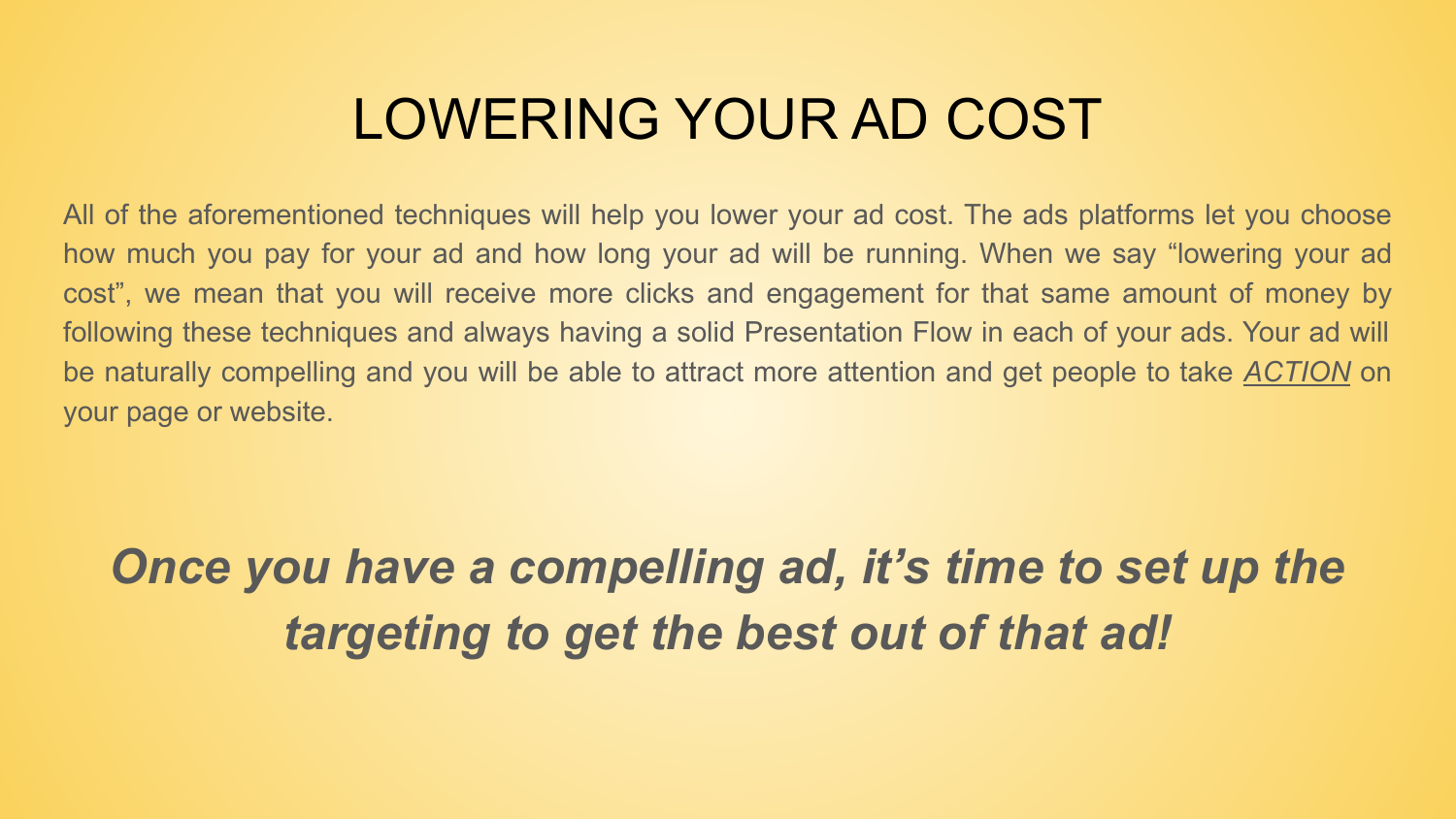### DOs AND DON'Ts OF TARGETING

#### Do:

- 1. Target locally, nationally, and internationally on SEPARATE campaigns
- 2. Target age groups strategically
- 3. Target interests strategically
- 4. Target places strategically

#### Don't:

- 1. Target too broad of an interest audience
- 2. Target unnecessary or disengaged age groups
- 3. Target places where your niche is not well-appreciated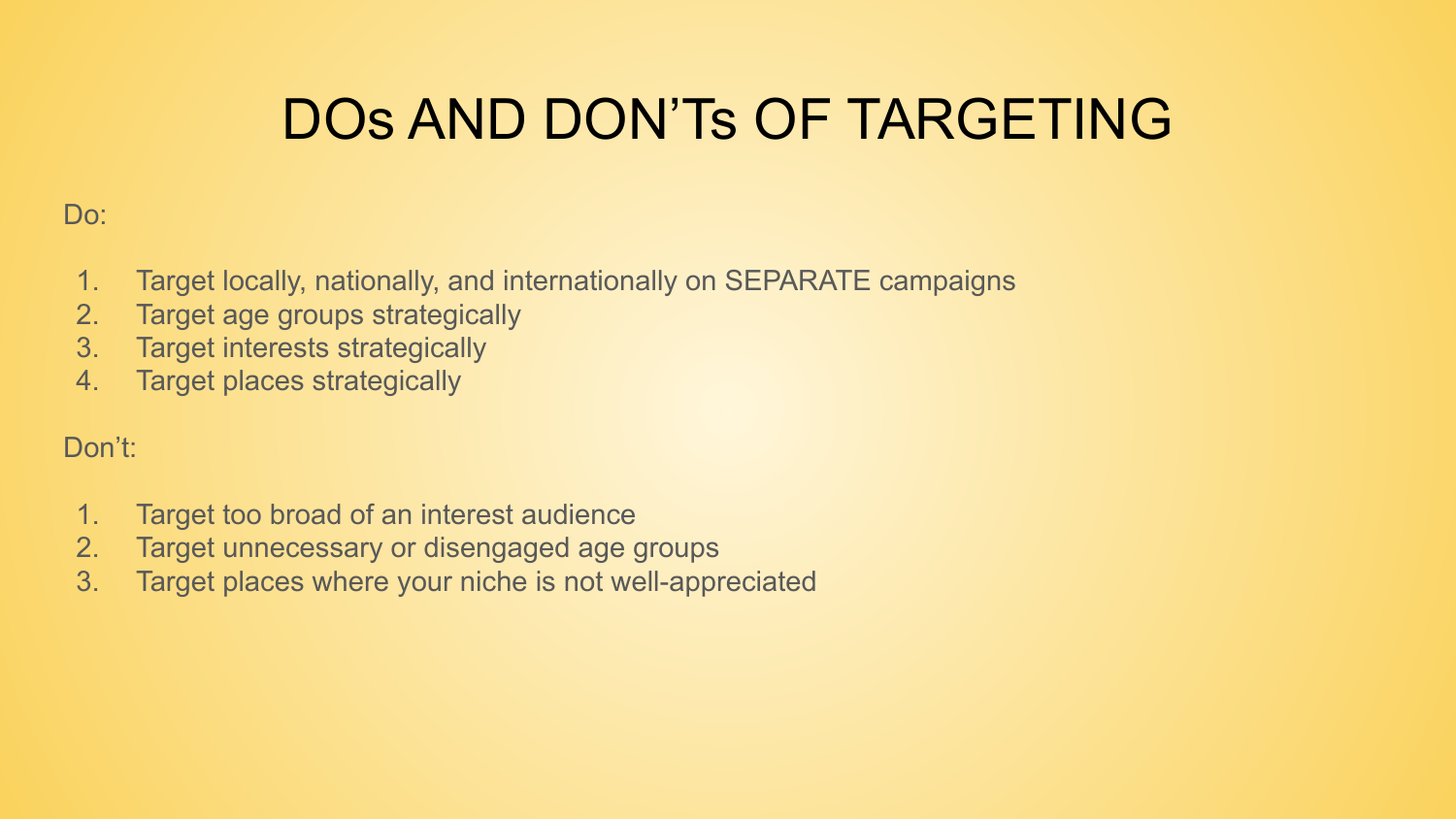### LOCAL, NATIONAL, AND INTERNATIONAL

International ads cost less than National ads and National ads cost less than Local ads. Target locally, nationally, & internationally SEPARATELY because ads are usually run to give the campaign the highest amount of exposure for the lowest amount of money. If you run an ad and target it to all major US cities as well as London and Japan, for example, most of your views will be coming from London and Japan because it is cheaper for people there to see your ad. The ads software will notice that you're getting engagement for cheaper in those areas and start to run your ad only to those areas. If your main goal for the ad is to a lot of views from people that live in the same city, state or country as you, this is not the way to target. If you want a certain amount of exposure internationally and a certain amount nationally/locally, it's best to run separate campaigns for the same piece of content. That way you can have more control over where your ad dollars are being spent and who is actually seeing your campaign. The most quantity is in international targeting while the most quality is in local targeting.

#### **REMEMBER**

**\$International < \$National < \$Local**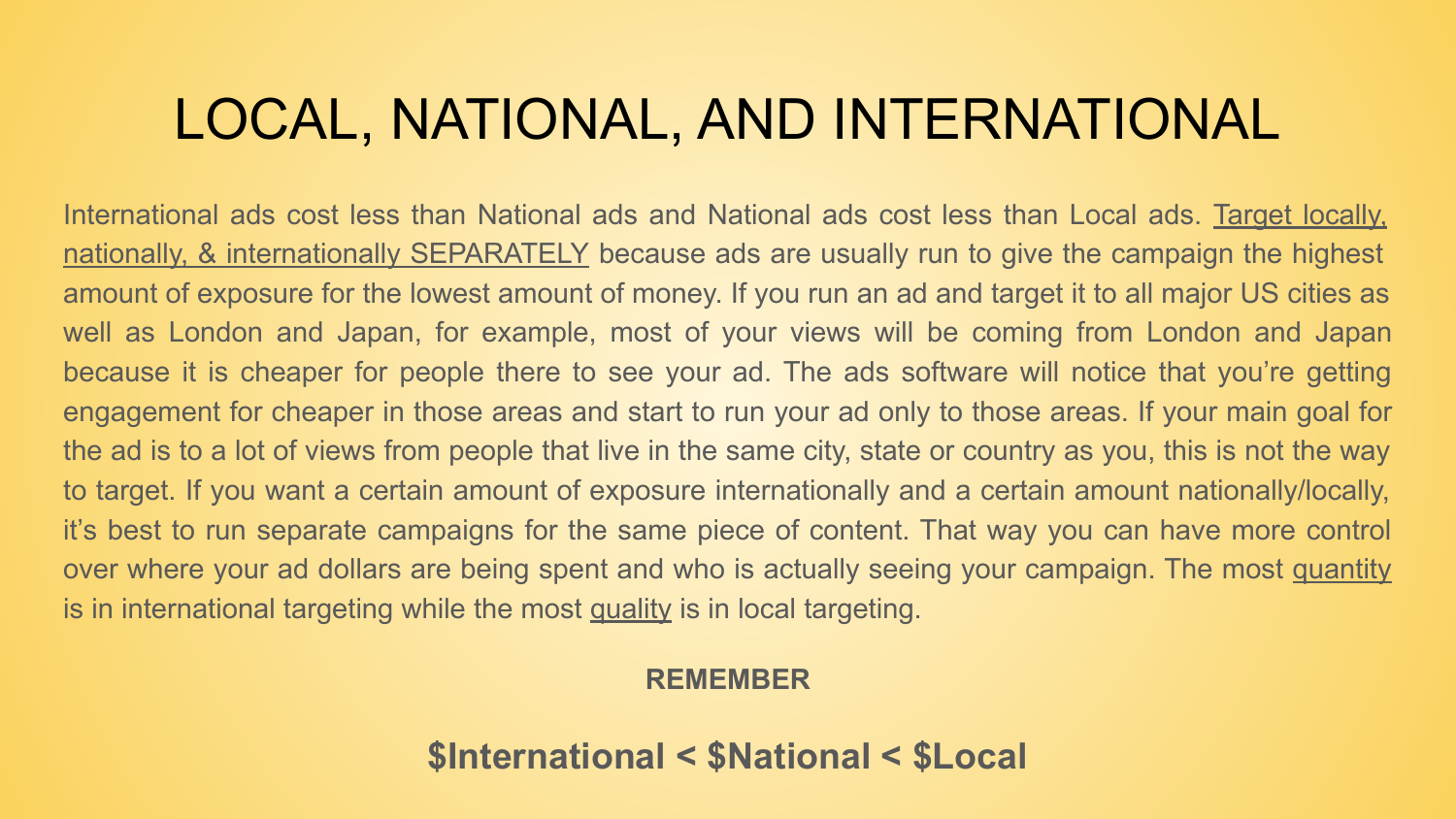#### WHY LOCAL TARGETING IS IMPORTANT

*WE CANNOT STRESS THE IMPORTANCE OF LOCAL TARGETING ENOUGH*. Think of it like this, there's an artist showcase in your city tonight and you've been running local ads on a piece of content that promotes your newest single (that you'll be performing tonight) for the last 2 months. The chances that people in the audience at this showcase will have seen or heard of you already is SIGNIFICANTLY higher than it would be if you were running only national ads. Now, why is this important? It is typical for artists to get big in their city first and then to become nationally recognized acts. Think Migos, Chance The Rapper, Gucci Mane, Pop Smoke, Bobby Shmurda...the list can go on forever. If you're running a local ad and it was seen by 1,000 people, **that's 1,000 people in your general area who know who you are and have heard your music**. If you run that same ad nationally and have 1,000 people see, it will be 120 people that saw it in this city, another 200 that saw it in that city, 250 people that saw it in another city, etc. AND THIS ISN'T A BAD THING. However, let's think of a Sales Funnel again. If 1,000 people see your ad (let's say it's an amazing ad and gets really good feedback and engagement), an *amazing* ad performance would be if 200 of those people watched it, liked it, visited your page, liked your other content on your page, and decided to follow you and your journey. *(Cont. next page)*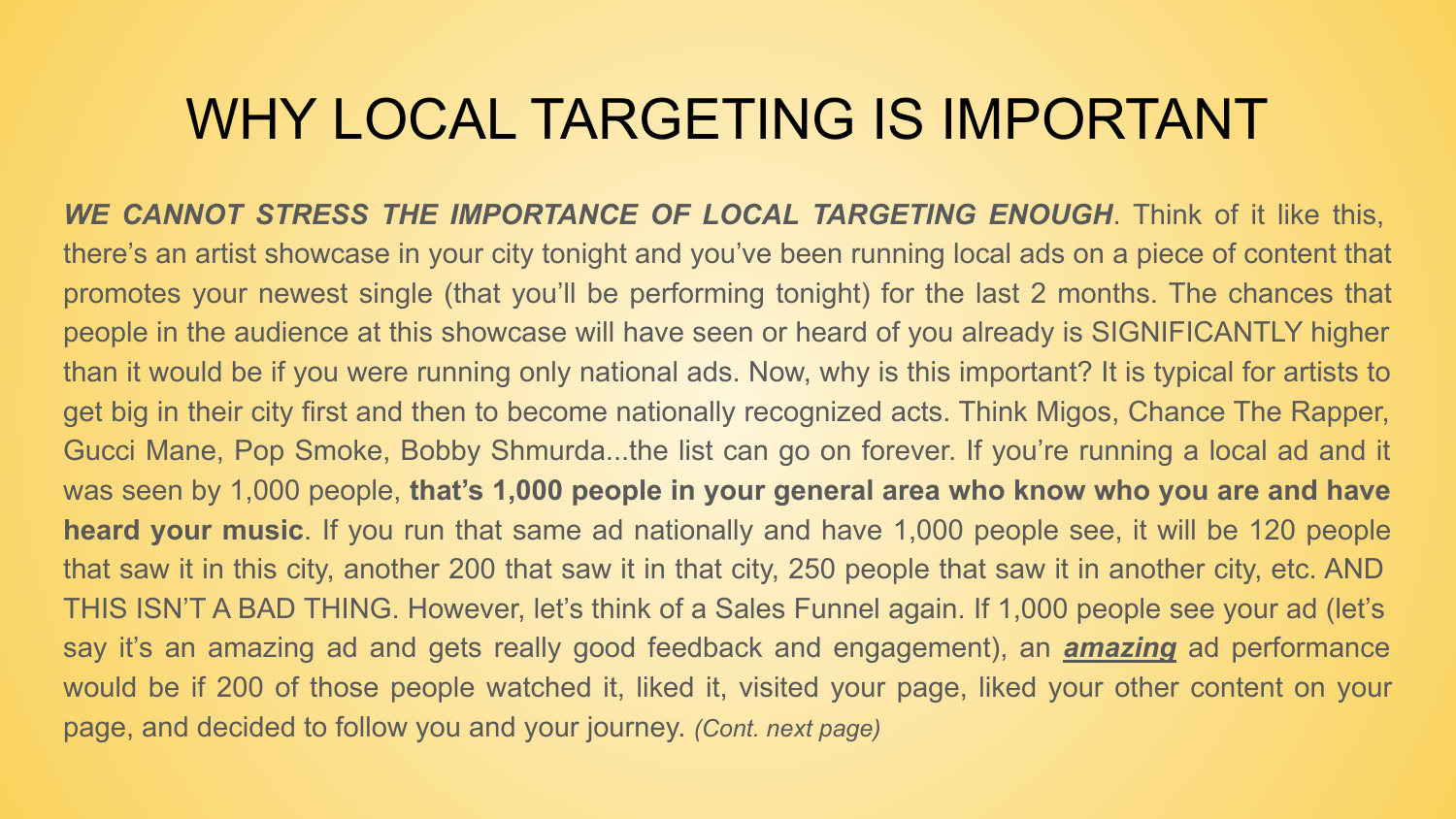### WHY LOCAL TARGETING IS IMPORTANT

Let's say that out of that 200 people that followed you and became fans, only <sup>y</sup> of them are going to be present at the showcase that you'll be performing at. **That's still 40 real fans at your show**. As we all know, most upcoming artist showcases are in smaller sized venues. 40 people in a small-medium sized venue looks like a lot more people than 40 people in Grand Central Station. Now, here's the kicker. Let's say there's an A&R or Label Executive at this showcase. *What do you think that Label Exec would think if they visit a showcase in your city and see 40 people vibing to your music with a few of them even already knowing some of your lyrics?* We'll tell you what that Exec would think, "Who is this artist and why don't I know about them!?". **That's not even the best part**. *What do you think the rest of the people who came to the showcase will think when they see 40 people vibing to your music in real life*? Now you're starting to see the bigger picture. We have personally seen these local campaigns work just like this. They work so well that we have been out on the town with our artists and on a regular basis, one person or a group of people will come up to the artist and say that they saw them on Instagram, liked their stuff, and are fans! **THIS A TESTED METHOD THAT WORKS!** Of course, your music and ad have to be good enough to attract the attention of people, but that's a given.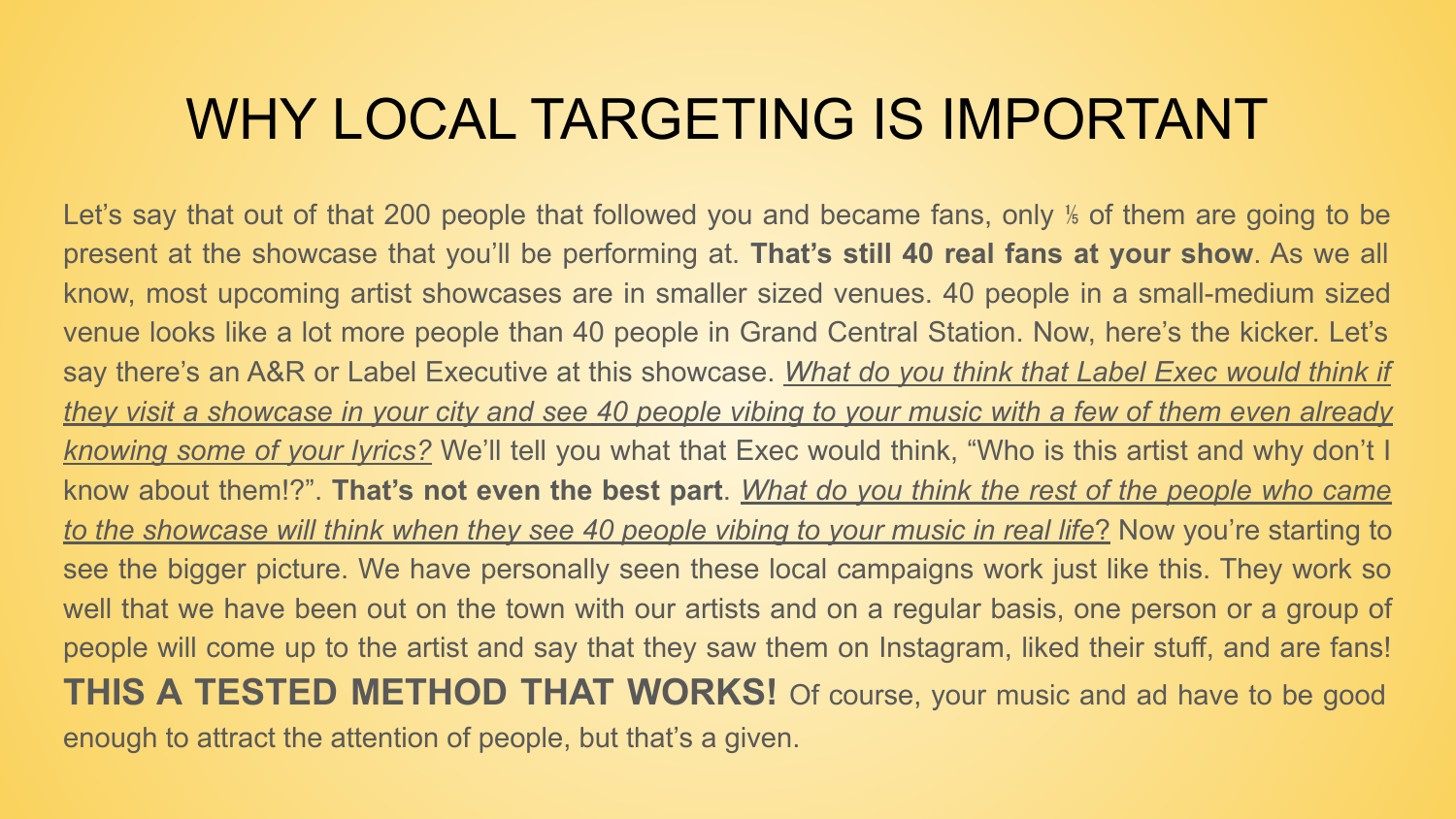### WHY LOCAL TARGETING IS IMPORTANT

Let's backtrack now and say that you only ran your ad nationally. Even if you still got the same amount of engagement, your fans are scattered across the country. If you're like most artists when they start, you don't have the money or the fan-base to fund a country-wide tour just so the 14 people that like you in Wisconsin can see you. The logic is to get big in your city first. The amount of people that support you in your city will very likely propel you to a nationally recognized act way further and way faster than running strictly national ads will (Of course, this is not always the case). This is especially true if you live in a city that is big on your genre. For example, Atlanta is REALLY BIG for Hip Hop music these days. Whatever is hot in Atlanta is hot everywhere by default. If you get hot in Atlanta as a Rap/Hip Hop act, you're outta here!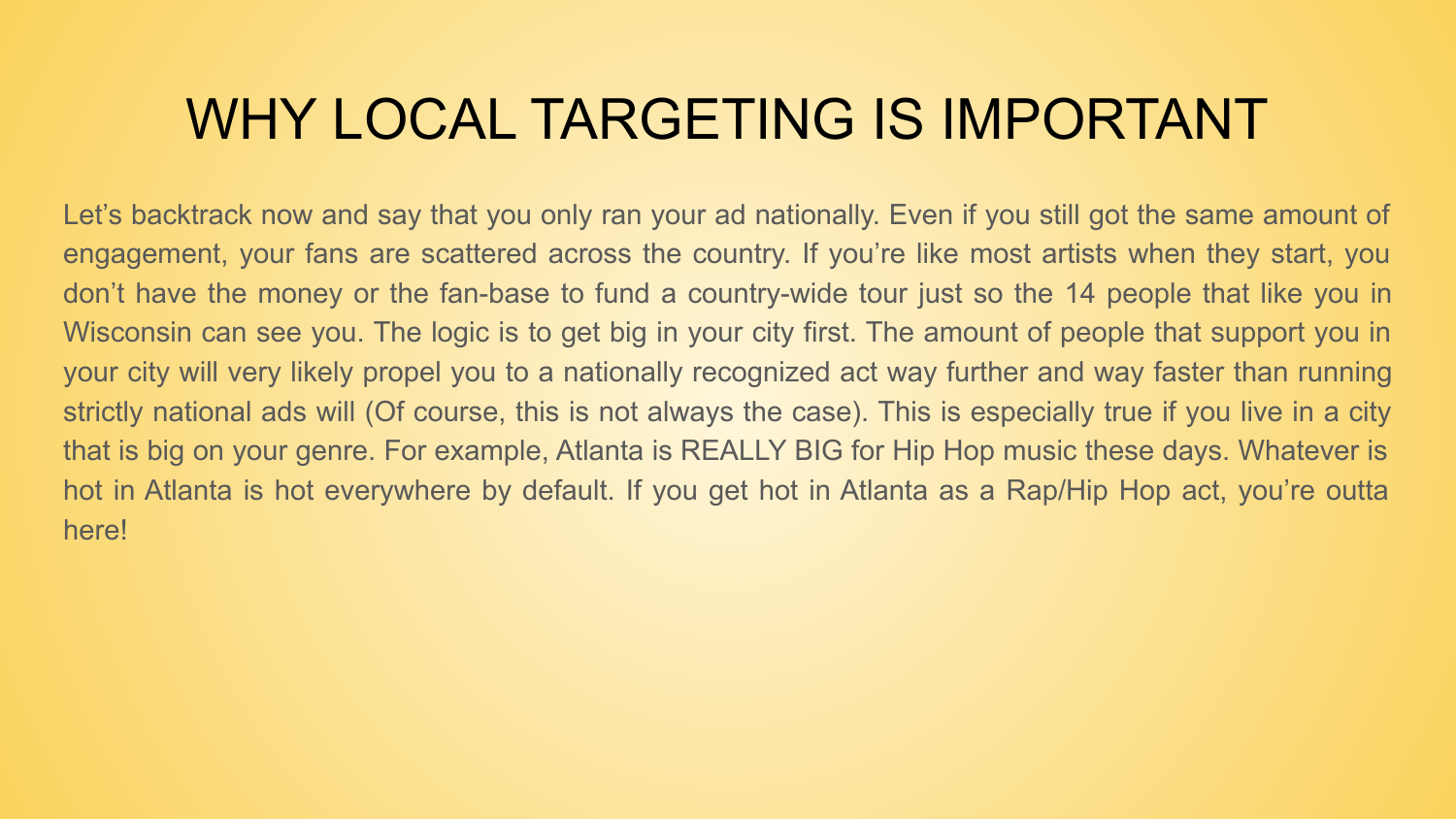#### WHEN TARGETING NATIONALLY WORKS

Don't get us wrong, targeting nationally can have a very positive effect on your career and social media status in general. One could make a case that targeting nationally (if your goal is to blow up) can get the job done faster and cheaper than targeting locally. Everything is case-specific. Just as there's not only one way to become a nationally recognized act, there are multiple ways to achieve success with your ads. It's all about what works for you, your brand and your music. Some artists have been making music for 5+ years and already have a good support system in their hometown. Other artists, for whatever reason, aren't very popular in their hometown and choose to go the national route. Think of artists like Lil Peep (who is from Long Island, NY). He didn't have the support of his hometown, so he found it nationally on the internet instead. One thing that we can say about national targeting is that it will work much better and faster for artists with more money to invest in their ads. Artists that are saving money up between releases and campaigns, we suggest that you dabble in national ad campaigns to get your overall following up while primarily focusing on local ads as well as influencer marketing. Influencer marketing, in some cases, can result in exposure and an increase in fans that far exceed what that amount of money could have done in an ad campaign. There are several influencers who don't charge very much for a post on their page. If you post strategically, you can get your money's worth and then some!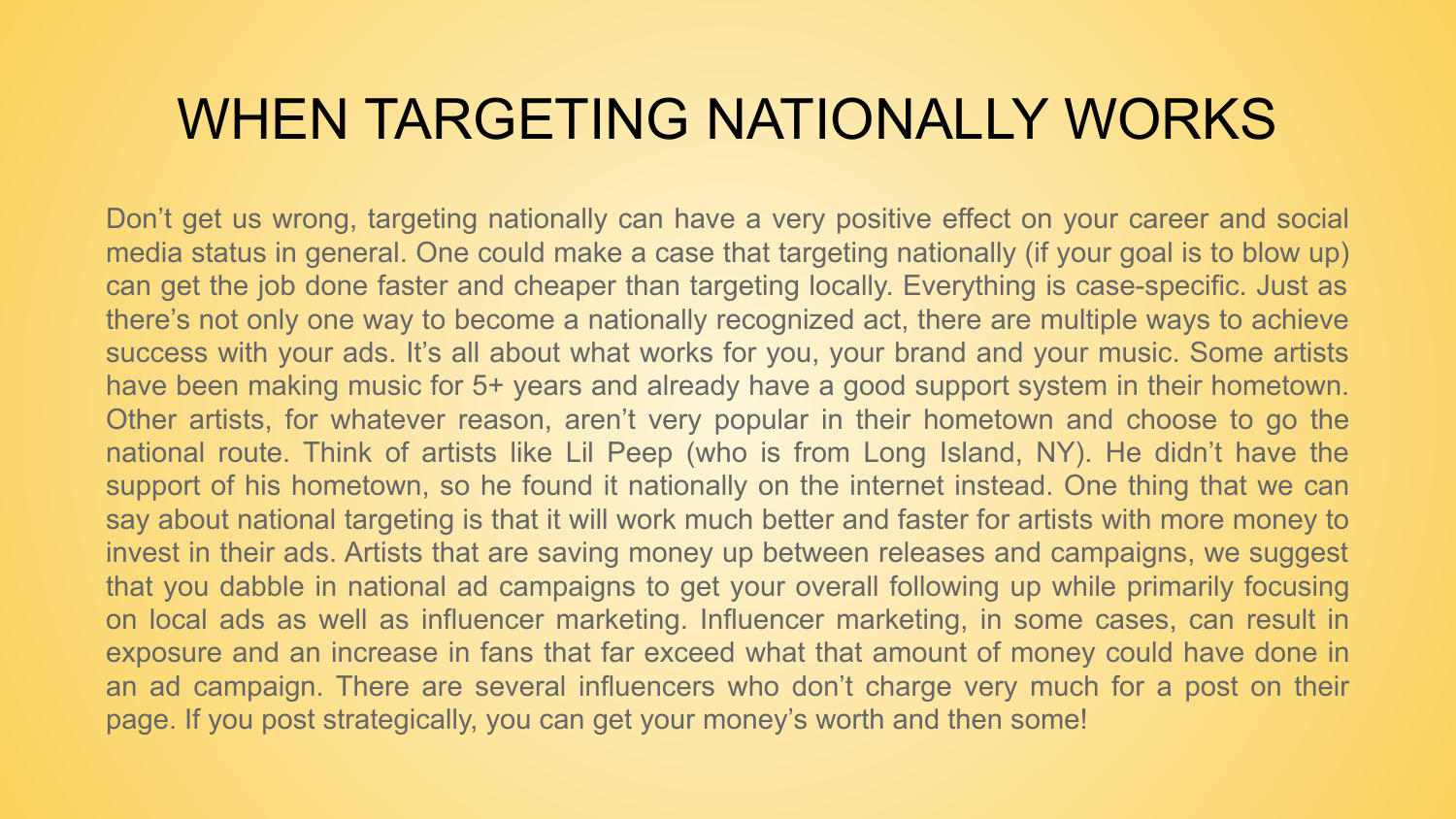# TARGETING AGE GROUP & INTERESTS

Age Group: We recommend that you target at least as young as 13 year old kids. The reason for this is that kids in the lower age group are always on social media. Even if you do a more soulful or slow kind of music that isn't necessarily popular with children, it will be worth it to target them. There are young kids that like all sorts of music and they have the most time on their hands to discover new interests. They are the most impressionable age group to target. On the flipside, do not target too old of an age group. Let's say you make jazz music, and your target audience is 40s and up. You should still target a younger age group. **Look to target at least some high school kids**. It is always the younger generation that sways the music market. 40+ people aren't on social media so much, and when they are, they definitely aren't looking for new music. These people grew up on CDs, cassettes and tape decks. That doesn't mean they aren't worth targeting, but they are not likely going to blow you up on IG.

Interests: When making an ad, you will be able to target people based on their interests. If you have a song that sounds similar to Drake, does that necessarily mean you should target Drake? **No.** Drake has all types of different songs, he is so big and known for so many different things that there are people who know Drake only as "The guy from Hotline Bling and Saturday Night Live". Take that into account when targeting. You want to target someone who is bigger than you and has a decent size audience, but is still not so big that their audience could know about them for too broad a range of reasons.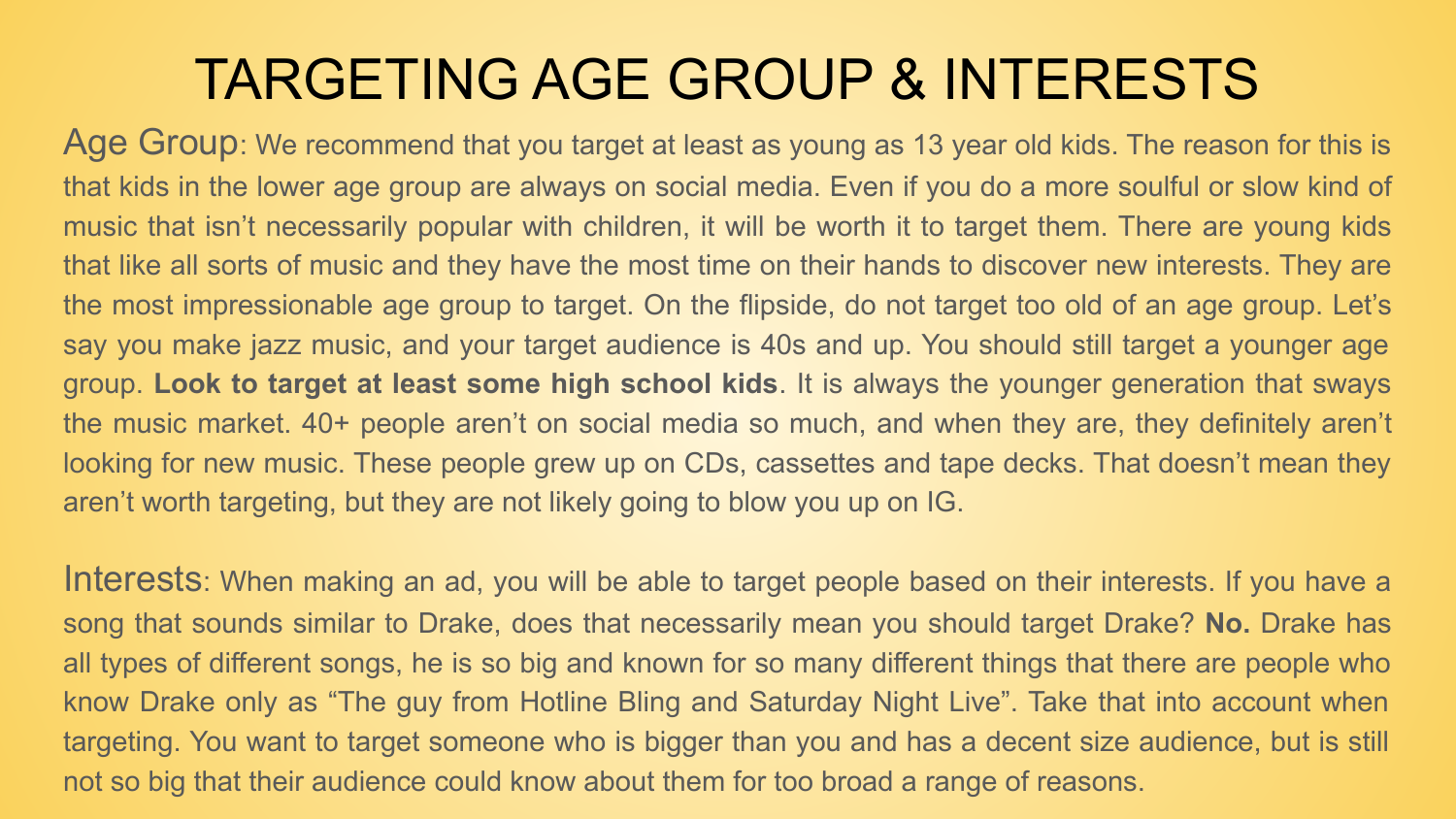#### WHERE TO TARGET?

Hip Hop Helper suggests that all Hip Hop ads target major US cities for Urban culture. These days, Urban Culture is Pop Culture. These cities include New York, Houston, Chicago, Detroit, Atlanta, New Orleans, Los Angeles & the Bay Area, Memphis, etc. The mixture of major city targeting as well as your local area will give you results like you have never seen before!

#### NOTE:

When running ads through FB platform, use the objective "Video Views" for reaching new people and "Reach" for retargeting people who have seen you before. Targeting and Retargeting is the name of the game. Ask any well-known company and they will tell you the same.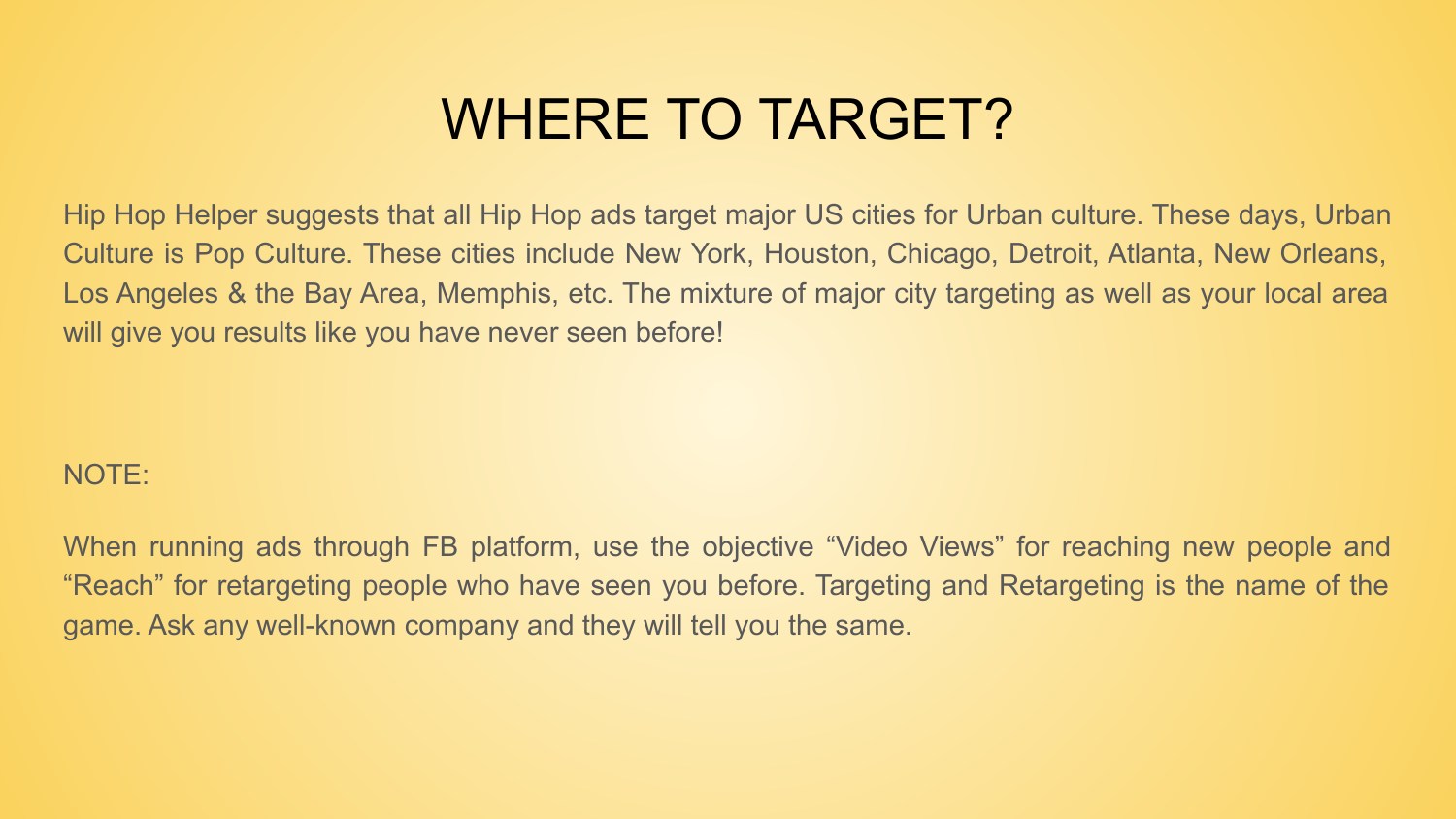### Troubleshooting Your Ad

If you have an ad that isn't performing well. There are a few things you can do to troubleshoot it to ultimately save you money and time with the campaign:

- 1. Adjust Targeting
	- a. Targeting is very important, as we have discussed. A lot of the time, the ad isn't the problem. Adjust your targeting a bit by targeting different interests, age groups, and even places. There is no cookie-cutter way to run a successful ad, you must be willing to troubleshoot and find that sweet spot. Sometimes, it's on your first try. Other times, it's on your third try. The key is to never stop trying and to be able to adapt. Utilize Split Tests to shorten the amount of time it takes to find out which way is working the best.
- 2. Change Ad
	- a. Have you adjusted your targeting time and time again with little to no results. It might be time to go back to the drawing board. Could your ad be more compelling? More entertaining? More eye-catching? Revisit your ad and make it as attention-grabbing as possible, then try again!
- 3. Adjust Ad Objectives
	- a. Is your objective video views? Then make sure your ad objective is set to video views (facebook platform). If your objective is website conversions, make sure your objective is set accordingly.
- 4. Adjust Ad Spend
	- a. This is something that we like to play with a lot! Is your ad getting some attention, but not as much as you'd like for how much you're spending a day? Adjust that ad spend! Maybe cut it in half or by a third and gauge your results for that day. You might find that you can get similar results for a bit cheaper of an ad spend.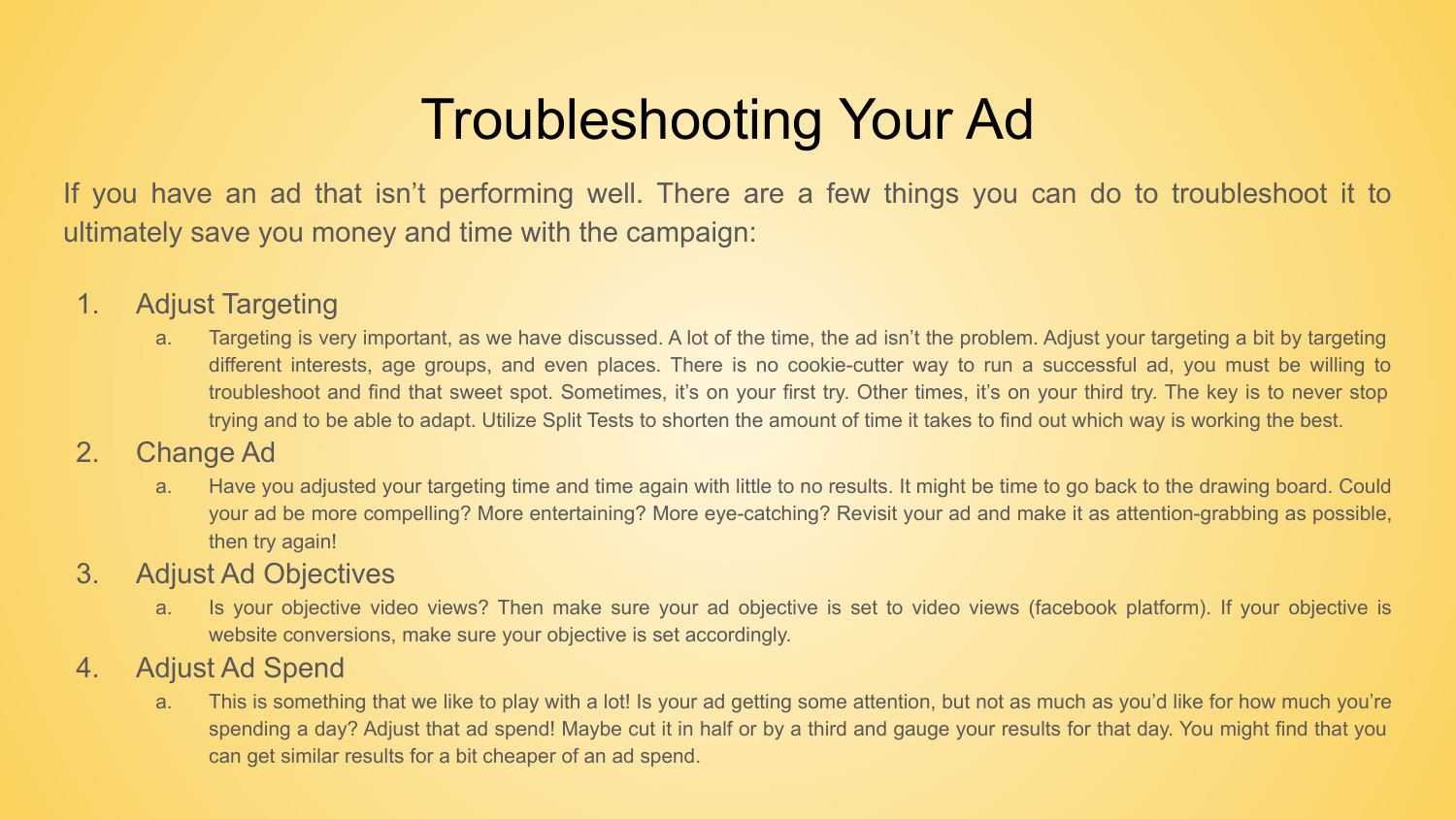# HOW WE RAN OUR AD

So, how did we get this artist 45 followers with just \$10 a day for 6 days? Simple! Using the strategies that we just went over with you! Note some key attention-grabbers from this ad:

- 1. Bright yellow background similar to @genius posts
- 2. Subtitles in video to boost engagement and watch value
- 3. Post was made into a meme with the "Uber Driver" bit
- 4. Ad was targeted using the methods described in this deck (to be shown in later slides)
- 5. Artist's instagram name is written in the actual post so people know where it came from once the video gets shared
- 6. Caption doesn't ask for anything or seem to needy, just gives a little background story to the post
- 7. Logo moves during artist's best lines, caption includes this so people have another thing to pay attention to while watching



you mind rap music?

Me:



#### **APPS TO USE TO CREATE ADS**

These tactics can be used very easily using a video-editing app on your phone. The name of the app that we used is "Videoshop". It is very easy to use and understand, we suggest purchasing the plan that gives you use of all of the app's features. It's only around \$2 and you will be able to do so much with it!

There is another popular video editing app called "InShot". Both can be used to create amazing and captivating ads FAST & CHEAP.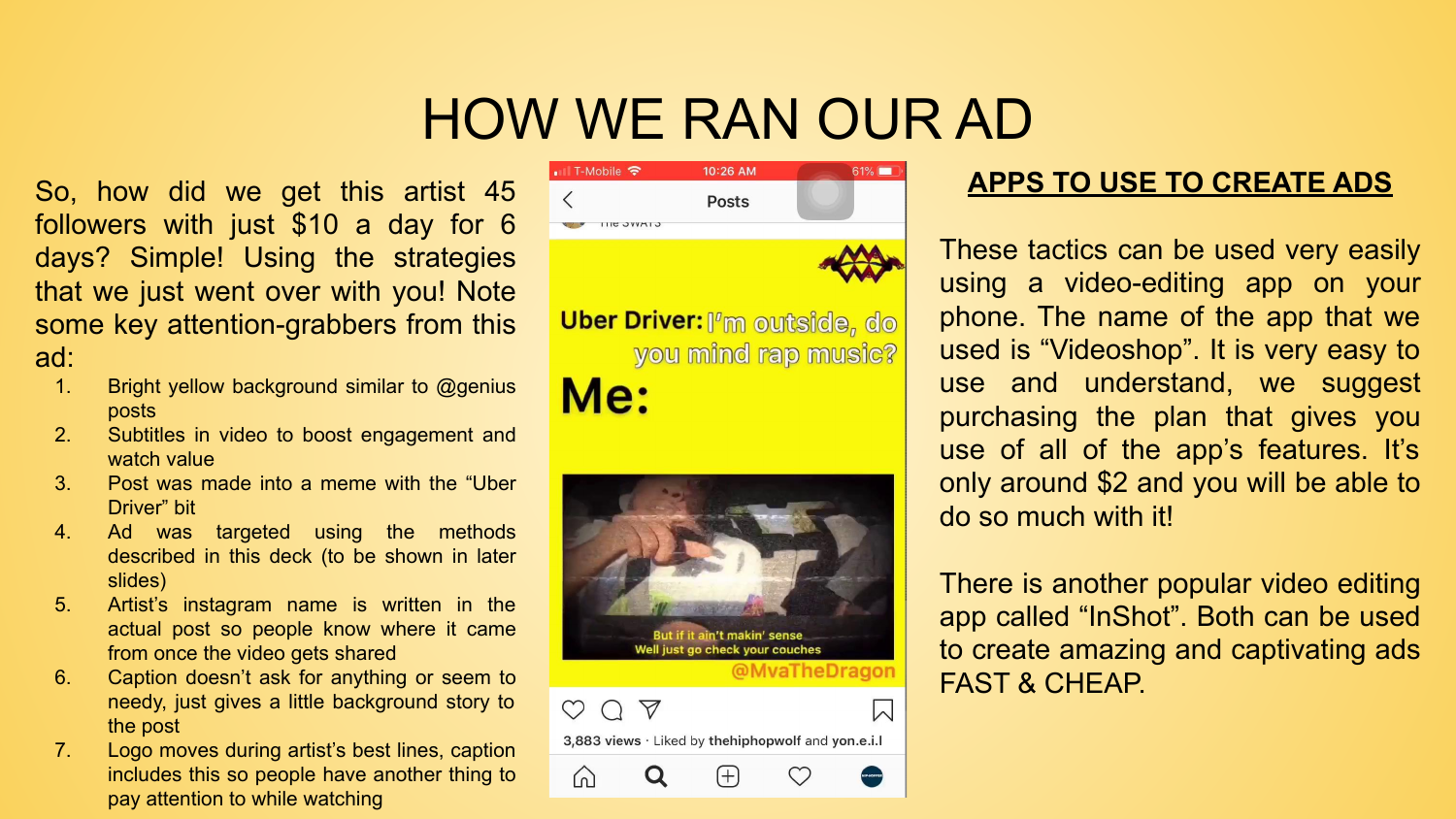# Before vs. After



Discovery: 710%+ Visit Profile: 763%+ Impressions: 616%+ Views: 625.7%+ Shares: 512.5%+ Likes: 185%+ Comments: 53%+ Followers: 45+

Compare the numbers here to the numbers on the right side of this page.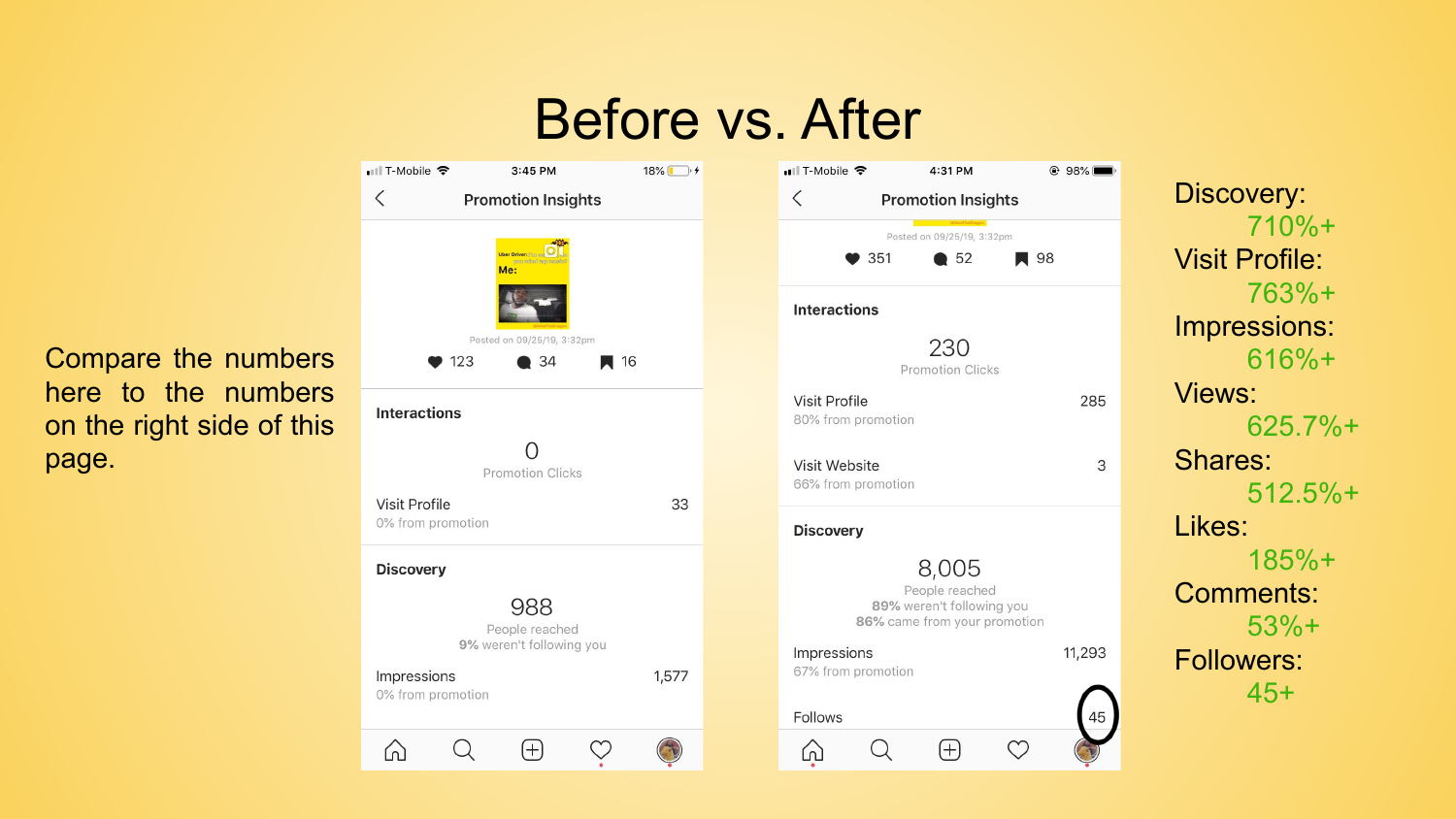# HOW WE SET UP OUR AD

Instead of explaining how we ran the ad, we decided to make a video showing you exactly how we set up the targeting, ad spend, and everything else. This will make it as clear as possible and the easiest to understand.





As you can see, this was a very simple set up. Automatic targeting (as advised) and \$10/day for 6 days.

Some of you may be wondering, "why not just do one day for \$60 or 4 days for \$15?". This is a great question.

**NEVER NEVER NEVER** underestimate the importance of having your ad up for a longer amount of time. If you're going to end up spending the same amount of money, go with a campaign length that will be up for at least a week. We did 6 days in the case because that is what this artist specifically wanted.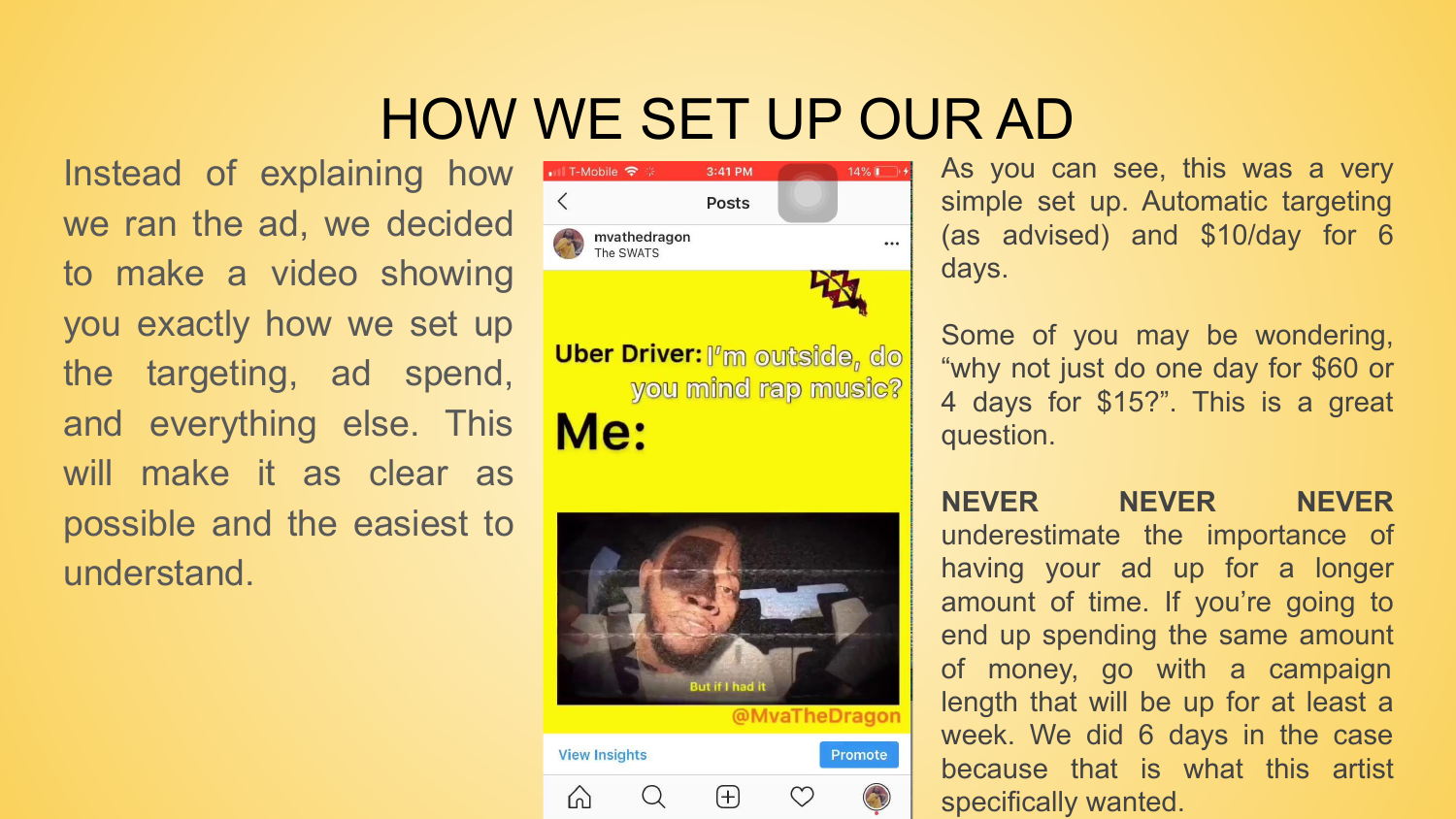#### GETTING NEW FOLLOWERS WITH ADS

After you set up your first ad and have it running for a decent amount of time, you can target look alike audiences based on the types of people who liked, commented, shared, or followed you. This is the best way to target to get followers along with running your ads for video views (facebook platform). Target manually initially and find the audience that is engaging with your content the best. From there, it's ok to trust in Facebook's data sets (If there's one thing that we all know Facebook has, it's data on people) to find the people who will be most likely to take those actions after seeing an ad. **Use Facebook's data to your own advantage**. Heck, it's what you're paying them for!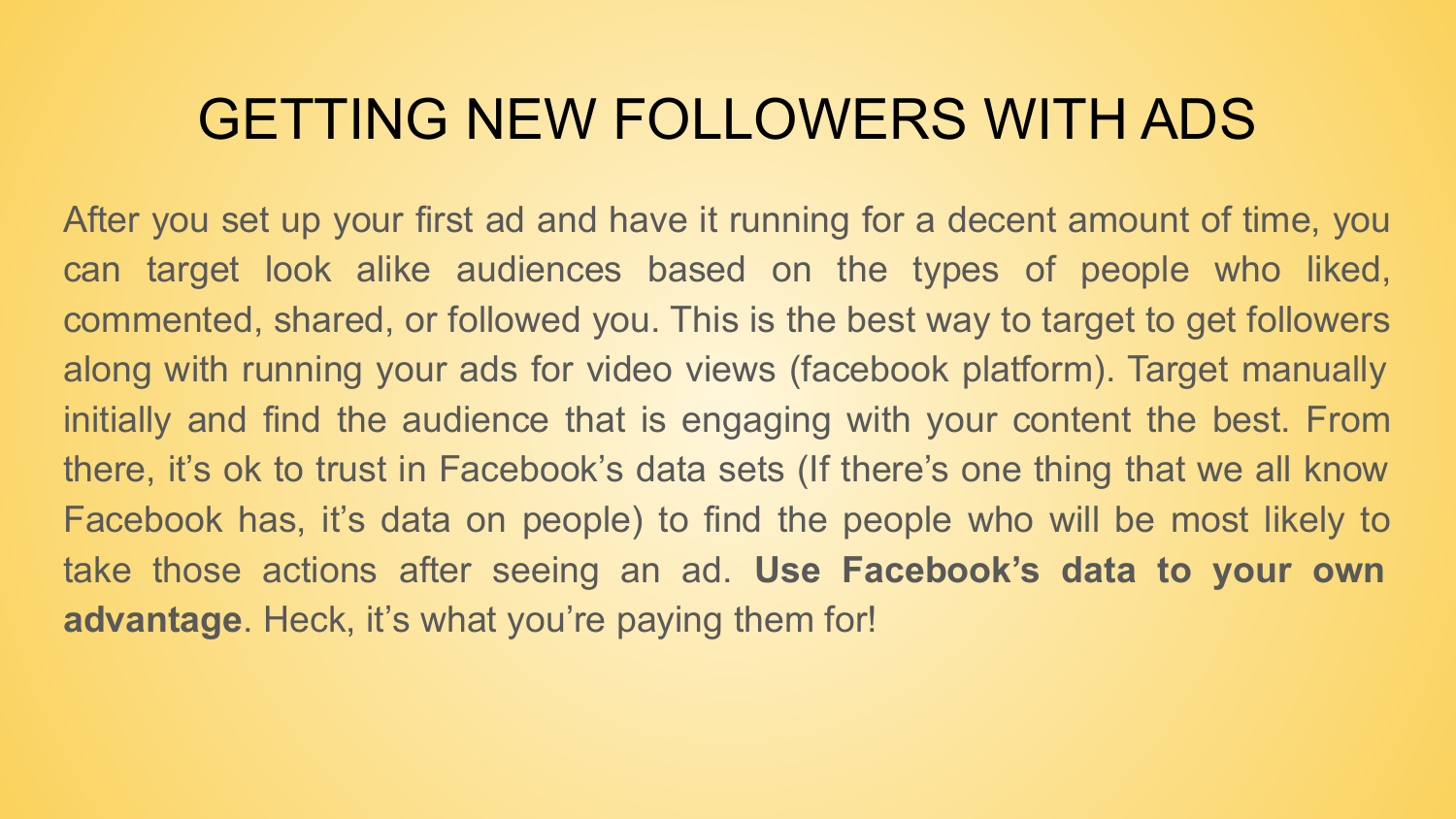#### The Rule of 7 Impressions

It is standard theory in the marketing world that it takes 7 impressions for a potential customer to become interested in a new brand. That means that if someone sees your ad up to 7 times, by the 7th time they won't be able to ignore it. They'll think "Who is this person and why am I seeing them so much?". All brands from small businesses to fortune 500 companies follow this rule today and market accordingly. Find your target audience, *ATTACK* them, target them and then retarget them over and over again. That is where you will see a high degree of success with your ads.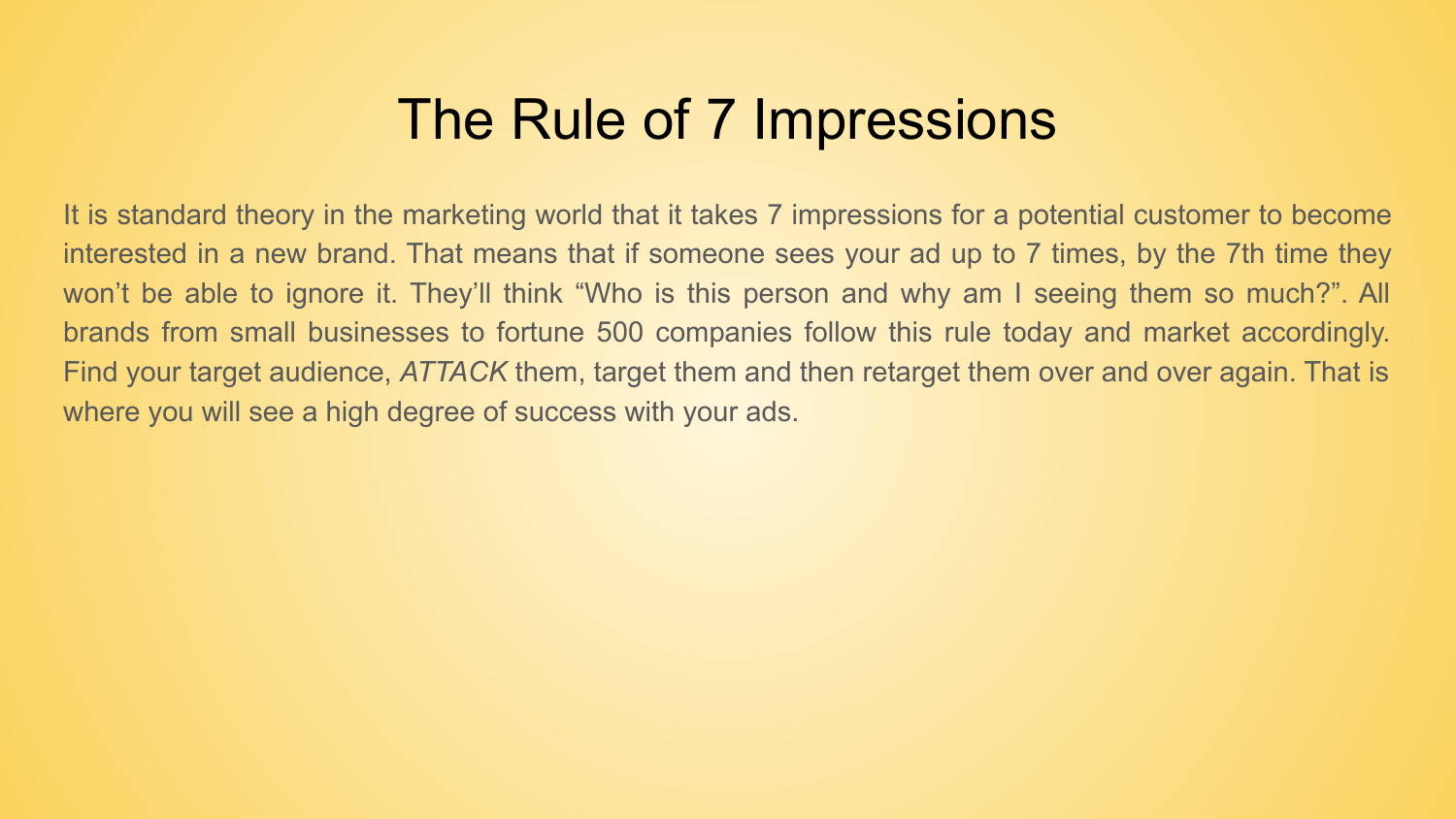#### Cost Per Click

Cost Per Click (CPC) is a very important metric to measure and watch when running ads. The average CPC is .28¢ in the U.S. and .35¢ globally. Look to get your CPC down to around here initially when running ads. Your local CPC will be a bit higher due to more immediate competition in your area of people and businesses bidding for ad space. When you run your ad for video views via the Facebook platform, CPC is changed to "Thruplays", but it is essentially the same. Once you have your CPC down to around here, there might be a few steps that we've laid out in this deck that you can still follow in order to get it down lower. Remember, the goal is to perform above average! Once you're around this area, the name of the game is retargeting and creating that niche content that got people to click your ad in the first place. Rinse and repeat. You will notice consistent growth that might even start to have a snowball effect because as your followers increase, so does your organic reach.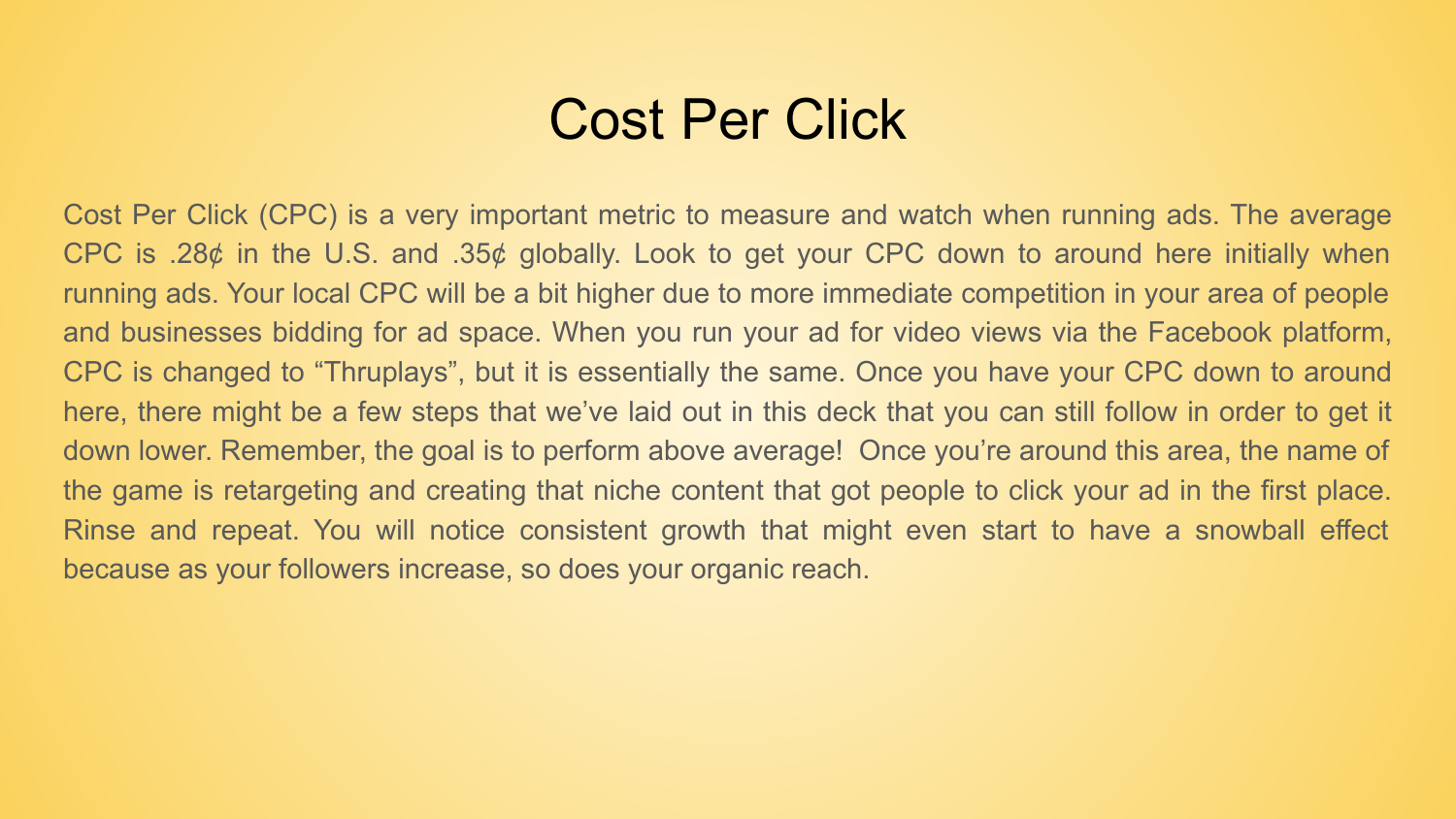#### Post Frequency and Fan Engagement

This is a part of running an Instagram account that most artists find the hardest. Once your followers come in (and they will) it will be very helpful if you already have a system in place to continuously provide your audience with fresh new content. That is why they followed you in the first place, you must continue to feed them, or they will find entertainment elsewhere. Consider your brand and what you stand for as an artist..that should give you enough content to post monthly. Hip Hop Helper advises all artists to post at least 1 picture a week with an engaging caption and at least 1 video a month to run ads on. We realize that this may be challenging, but remember that you must find your niche and do things in a way that consistently works for YOU. While posts this frequent may work for one artist, for another artist it may not go over well with their audience. If you cannot stick with 1 picture a week, we at least advise 1 video a month to run ads on. Start somewhere you feel comfortable, and as you get more comfortable creating content, kick up your output steadily. Practice makes perfect.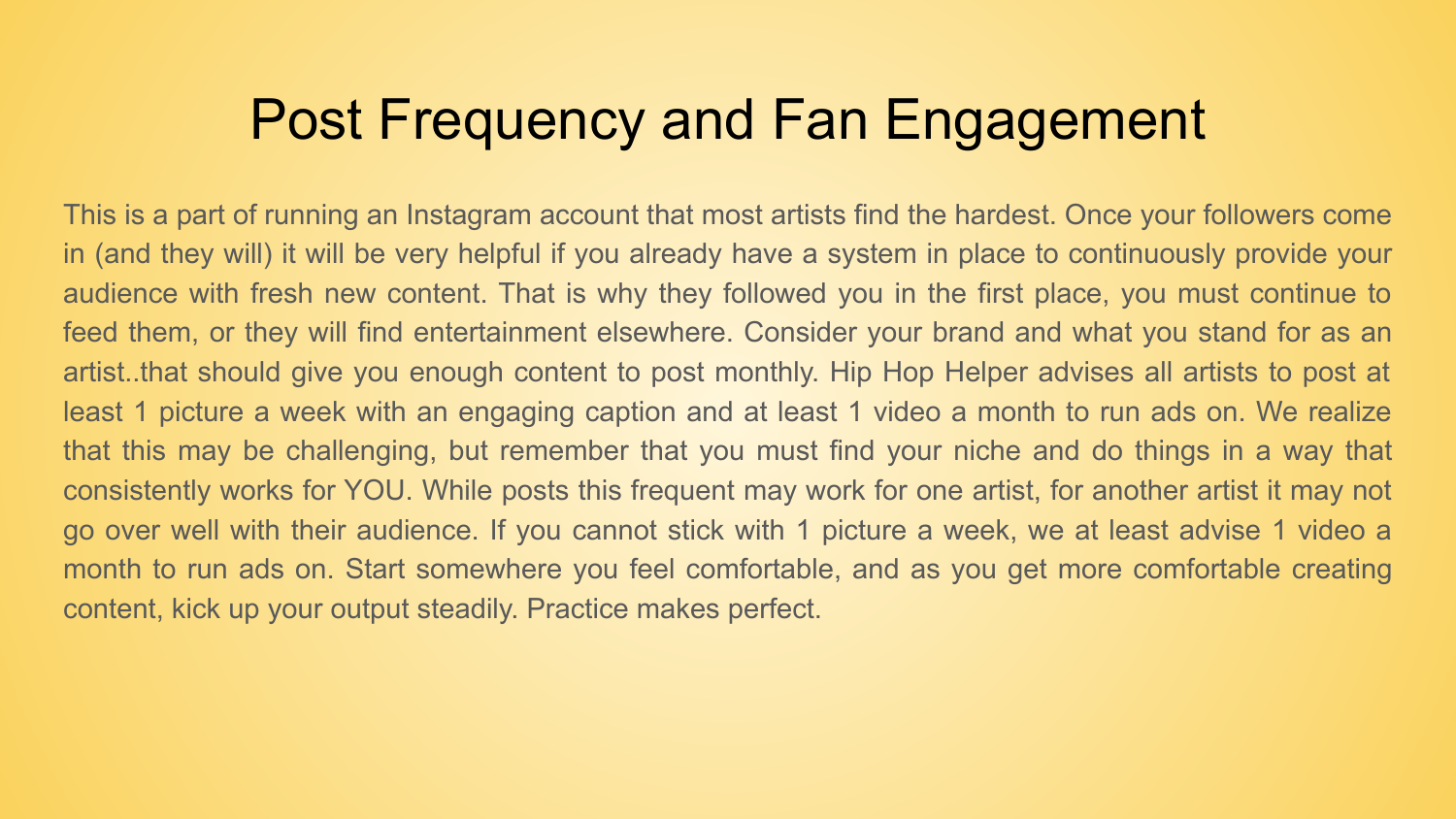#### Post Frequency Case-Study

Just to show you how subjective post frequency can be, we offer a case-study. Take a minute to look up @GoldHippy on Instagram. We have been watching this artist's Instagram page for quite some time. As you can see, he doesn't have a set posting schedule. He posts when he has new music to post about and when he's taken new pictures that work with his brand and his page. His following seems to have been steadily growing over the years (yes, years). It is no doubt that this method can work, but finding a couple key things about yourself to constantly draw from when posting more frequently will go a long way in shortening the process. If at any time you feel like you're posting less than quality content because you "have to", it's time to stop and reevaluate your brand and your post frequency. Quality is much better than quantity when it comes to posting. The goal is to post quality content frequently.